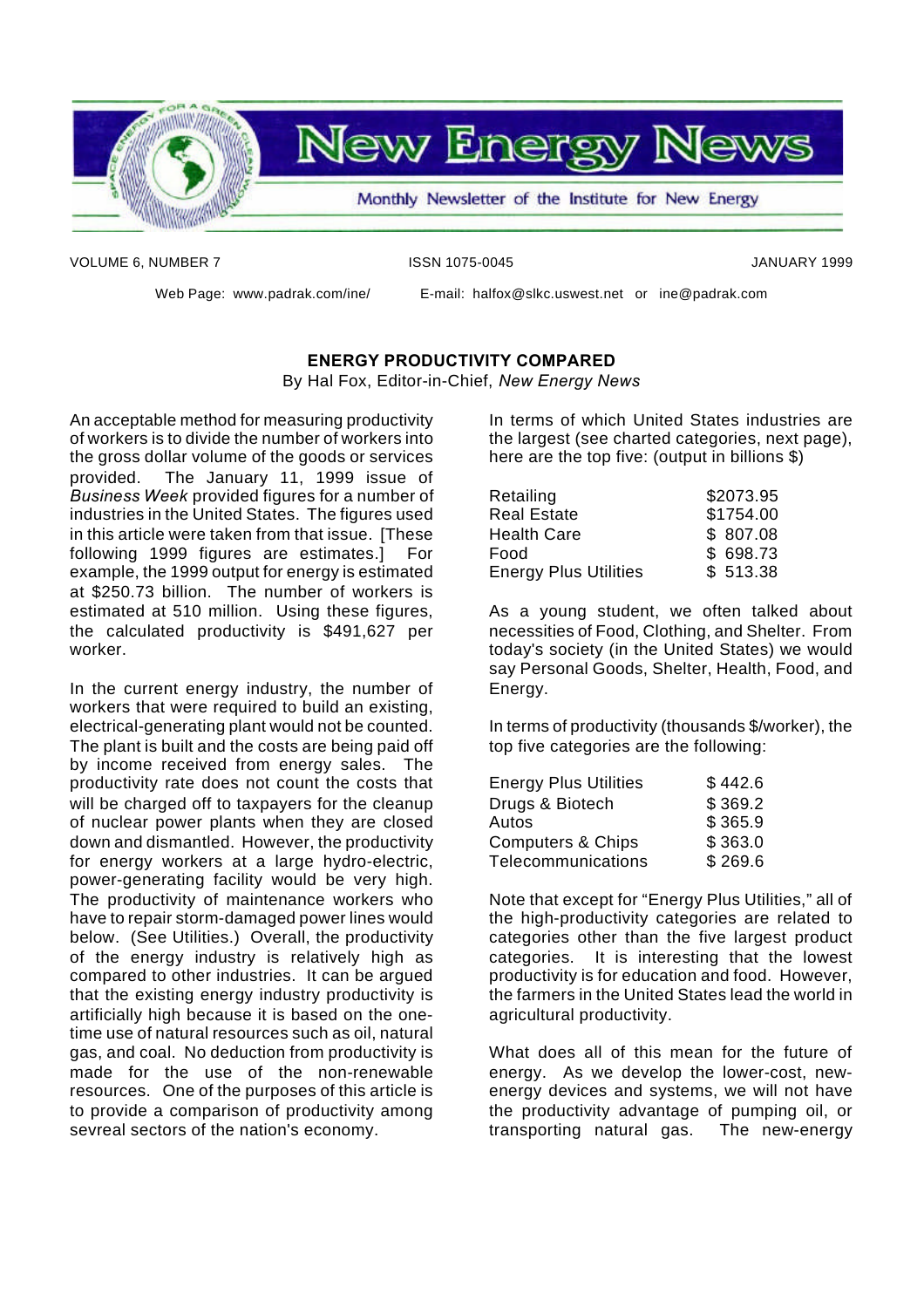# **PRODUCTIVITY COMPARISONS:**

| <b>Industry</b>                | Output in<br><b>Billions \$ Millions</b> | <b>Workers in</b> | <b>Productivity in</b><br><b>Thousands</b><br>\$/worker |
|--------------------------------|------------------------------------------|-------------------|---------------------------------------------------------|
| <b>Manufacturing Sector</b>    |                                          |                   |                                                         |
| Energy                         | 250.73                                   | 0.51              | \$491.6                                                 |
| Autos                          | 351.27                                   | 0.96              | \$365.9                                                 |
| Aerospace                      | 140.41                                   | 0.59              | \$238.0                                                 |
| Metals                         | 182.11                                   | 0.71              | \$256.5                                                 |
| <b>Information Sector</b>      |                                          |                   |                                                         |
| <b>Computers &amp; Chips</b>   | 221.4                                    | 0.61              | \$363.0                                                 |
| Software                       | 273.24                                   | 1.90              | \$143.8                                                 |
| Telecommunications             | 339.68                                   | 1.26              | \$269.6                                                 |
| <b>Media and Entertainment</b> | 250.17                                   | 1.71              | \$146.3                                                 |
| <b>Life Sciences Sector</b>    |                                          |                   |                                                         |
| Drugs & Biotech                | 99.68                                    | 0.27              | \$369.2                                                 |
| Agriculture                    | 289.98                                   | 3.63              | \$79.9                                                  |
| <b>Health Care</b>             | 807.08                                   | 10.49             | \$<br>76.9                                              |
| <b>Distribution Sector</b>     |                                          |                   |                                                         |
| Retailing                      | 2073.95                                  | 12.38             | \$167.5                                                 |
| Food                           | 698.73                                   | 12.10             | \$57.7                                                  |
| Transportation                 | 390.37                                   | 3.45              | \$113.2                                                 |
| <b>Services Sector</b>         |                                          |                   |                                                         |
| Education                      | 110.85                                   | 2.39              | \$<br>46.4                                              |
| Travel                         | 233.92                                   | 3.04              | \$<br>76.9                                              |
| <b>Real Estate</b>             | 1754.0                                   | 9.43              | \$186.0                                                 |
| <b>Utilities</b>               | 262.65                                   | 0.65              | \$404.1                                                 |
| <b>Energy Plus Utilities</b>   | 513.38                                   | 1.16              | \$442.6                                                 |

Note: In the manner in which this author thinks about energy it would also include the distribution of energy. However, it is probable that the distribution of energy for automobiles is included in Retailing.

infrastructure will be more like the computer industry or the communications industry. We will be turning materials like ceramics, copper, plastics, and silicon into high-tech manufactured products. Initially, the productivity will be relatively low, such as with the aerospace industry. However, productivity should approach the productivity of the computer or auto industries.

This means that the talk of **free energy** is a whole lot of wishful thinking. Just as the old rural farmer said when he first saw a giraffe, "There ain't so such animal!" In the first months of high-volume production of new-energy systems and devices, there will not be substantial cost savings. **However, there will be substantial savings in environmental costs because these devices and systems will be pollution free (except for** thermal pollution). However, we can radiate excess thermal energy into space on any cloudless night. As the technology progresses, the costs of energy are expected to decrease to about one-third to onefourth of our current energy costs.

In case you don't recognize what newenergy technology is being commercialized, it is the high-density charge cluster technology now being investigated by five different groups in four countries and with one

U.S. government agency planning support for flat panel displays.

Knowledge is not chunks of information, it's a belief about how the world works, a belief we can embody in machinery  $-$  like green for go and red for stop. Knowledge becomes obsolete when the world changes.

*Arno Penzias*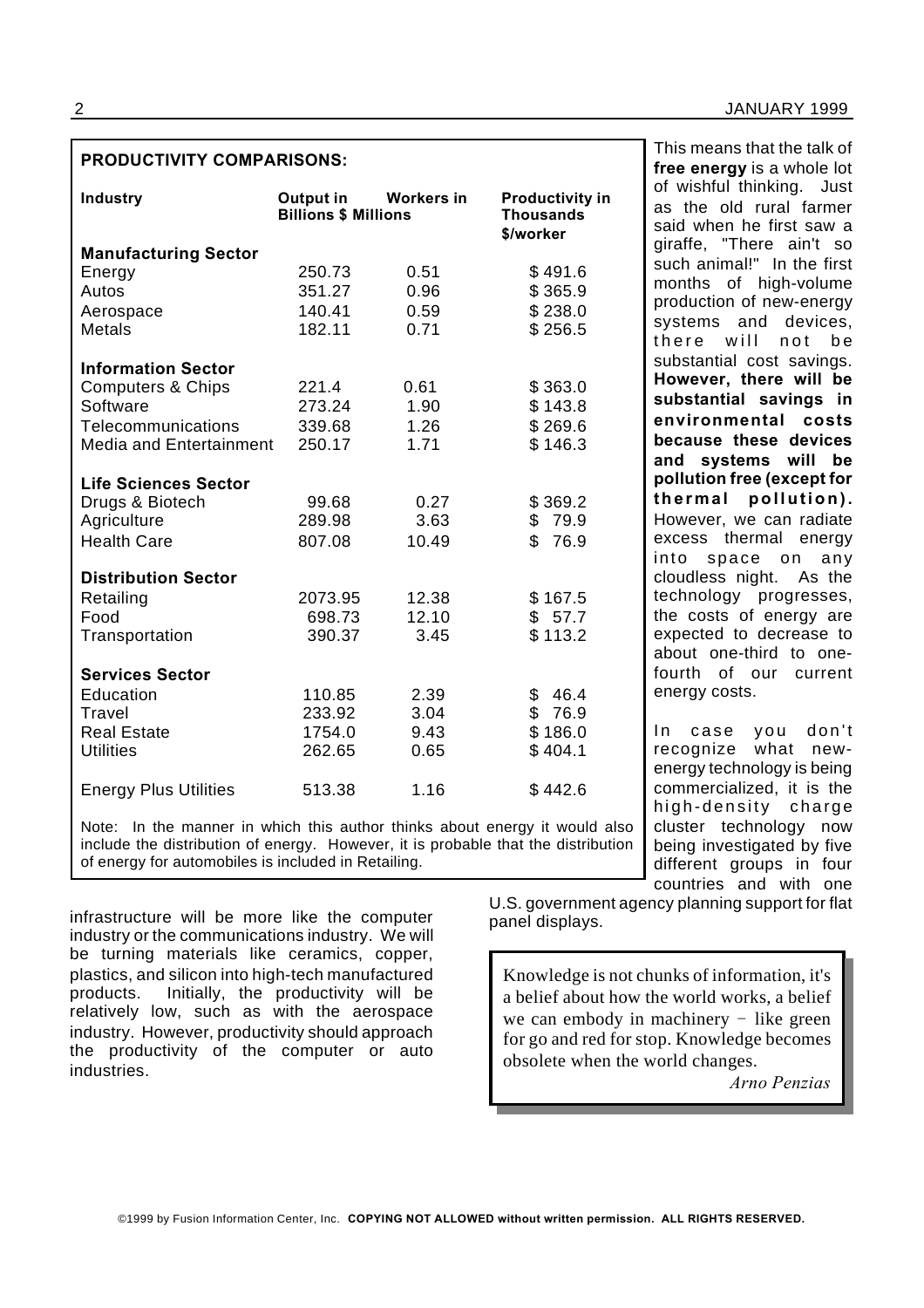#### NEW ENERGY NEWS 3



# **Fusion Briefings**

N. V. Antonenko, G. G. Adamian, W. Scheid, V. V. Volkov (Inst. Theor. Phys. der Justus-Liebig-Univ., Giessen, Germany), "**Competition between complete fusion and quasifission in reactions with heavy nuclei**," *AIP Conf. Proc*., 425 (Tours Symp. on Nuc. Phys. III, 1997), pp 51-60 (English) 1998 and

N. V. Antonenko, G. G. Adamian, W. Scheid, V. V. Volkov (Inst. Theor. Phys. Justus-Liebig-Univ., Giessen, Germany), "**Competition between complete fusion and quasi-fission in binuclear system**," *Nuovo Cimento Soc. Ital. Fis., A,* 110A(9-10), pp 1143-1148 (English) 1997

A model based on the dinuclear system concept is suggested for the calculation of the competition between complete fusion and quasi-fission in reactions with heavy nuclei. The fusion rate through the inner fusion barrier in mass asymmetry is found

by using the Kramers-type expression. The calculated cross sections for the heaviest nuclei are in good agreement with the experimental data. The experimentally observed rapid fall-off of the cross section of the cold fusion with increasing charge number Z of the compound nucleus is explained.

T. Aoki, Y. Kurata, H. Ebihara, N. Yoshikawa (Isotope Ctr., Univ. Tsukuba, Japan), "**Search for nuclear products of the D + D nuclear fusion**," *Int. J. Soc. Mater. Eng. Resour*., 6(1), pp 22-25 (English) 1998

A search was made for nuclear products from the D + D nuclear fusion reaction in electrolytic cells and in the gas phase of Pd + D systems. Measurements of nuclear products were made for gamma-ray, neutron, tritium and helium. To detect neutrons, liquid scintillation and 3He counters were used. For gamma ray measurements, a NaI detector was used. For tritium concentration measurements in the gas phase, a gas proportional chamber was fabricated and operated at low background level. The signals of those detectors were fed to a pulse height analyzer and recorded as energy spectra which were carefully compared with background spectra. Different types of neutron searches were also tried in the instants of pressurizing and depressurizing the deuterium gas in a crystal. A large size crystal of tungsten bronze was prepared for the experiment.

Vyach M. Bystritsky, V. M. Grebenyuk, S. S. Parzhitski, F. M. Penkov, V. T. Sidorov, V. A. Stolupin, T. L. Bulgakov, G. A. Mesyats, A. A. Sinebryukhov, V. A. Sinebryukhov, S. A. Chaikovsky, A. V. Luchinsky, N. A. Ratakhin, S. A. Sorokin, V. M. Bystritskii, A. Toor, M. Filipowicz, A. Gula, E. Lacki, J. Wozniak, E. Gula (Joint Inst. Nucl. Res., Dubna, Russia), "**A new approach in the experimental studies of nuclear reactions at ultra low energies**," *Nukleonika*, 42(4), pp 775-793 (English) 1997

A new experimental approach in the study of strong interactions between light nuclei at ultra low energies (100 eV - 3 keV) is proposed. The method is based on the use of nanosecond ion beams. This approach will allow one to obtain information about characteristics of nuclear reactions in the indicated energy region. The use of classical accelerators is difficult because according to theoretical calculations the range of the cross section values for the studied reactions in this energy region is  $10^{-43} \pm 10^{-32}$  cm<sup>2</sup>. The method of measurement of the cross section is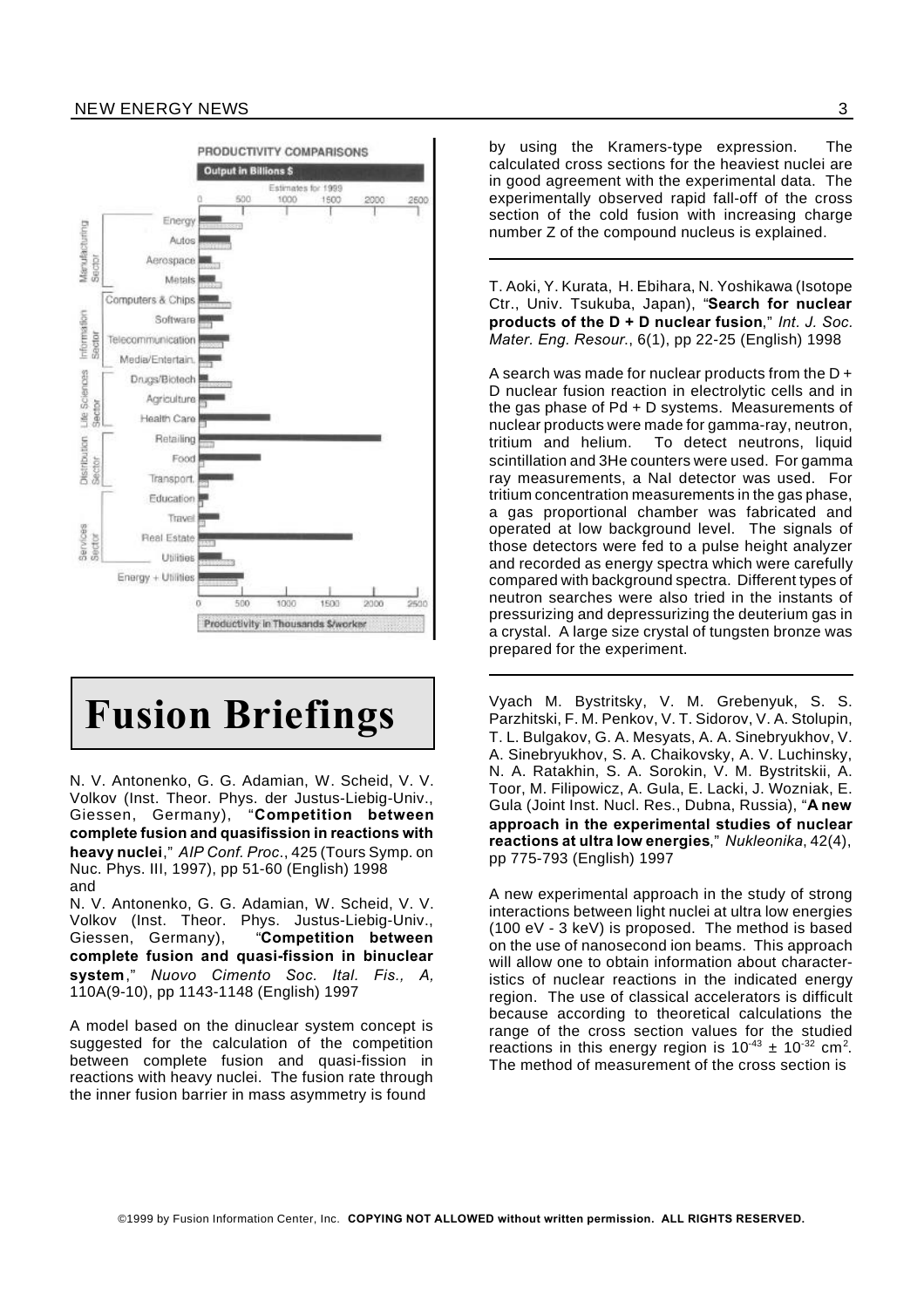described and the first result of experiment on measurement of the (d-d) reaction cross section at deuteron collision energies 220 eV is presented.

Warren Cooley (Salem, OR, USA), "**The fullerene fusion engine**," *Cold Fusion*, 21, pp 56-57 (English) 1997

The possible fullerene fusion engine is discussed with use of an aerosol fuel mixture

F. P. Hessberger, S. Hofmann, V. Ninov, P. Armbruster, H. Folger, A. Lavrentev, M. E. Leino, G. Munzenberg, A. G. Popeko, S. Saro, Ch. Stodel, A. N. Yeremin (Gesellschaft fur Schwerionenforschung mbH, Darmstadt, Germany), "**GSI experiments on the synthesis of superheavy elements**," *AIP Conf. Proc.*, 425 (Tours Symp. .Nucl. Phys. III, 1997), 3-15 (English) 1998, 39 refs..

A review. The results of a series of previously reported experiments on evaporation residue production at SHIP in cold fusion reactions of Pb- and Bi- target nuclei with projectiles of elements between Ti  $(Z = 22)$  and Se  $(Z = 34)$  leading to compound nuclei ZCN =  $104^{-116}$ . The isotopes  $^{269}110$ ,  $^{271}110$ ,  $272111$ , and  $277112$  were unambiguously identified for the first time in bombardments of <sup>208</sup>Pb and <sup>209</sup>Bi, with  $62,64$ Ni and  $70Zn$ . Excitation functions for  $50Ti + 208Pb$ and  ${}^{58}Fe + {}^{208}Pb$  were measured with high precision, and three new spontaneous fission (sf) activities  $253104$ ,  $254104$ ,  $258106$  were identified. A small  $\alpha$ -decay branch of the even-even nucleus <sup>256</sup>104 ( $b_{\alpha}$  = 0.003) was confirmed, allowing mass excesses  $\Delta$ m $c^2$  to be estimated for  $N - Z = 48$  nuclei up to <sup>264</sup>Hs (Z = 108). An analysis of the  $\alpha$ -decay chains observed in a bombardment of <sup>209</sup>Bi with <sup>58</sup>Fe projectiles showed evidence for an isomeric state in  $^{266}$ Mt (Z = 109). The authors further report on an attempt to produce element 116 and a second isotope of element 112 by the reactions  ${}^{82}Se + {}^{208}Pb$  and  ${}^{68}Zn + {}^{208}Pb$ , respectively.

Heinrich Hora (Dept. Theor. Phys., Univ. N.S.W., Sydney, Australia), "**Magic numbers and low energy nuclear transmutation by protons in host metals**," *Czech. J. Phys.*, 48(3), pp 321-328 (English) 1998.

The observed nuclear transmutations by protons or deuterons in host metals at low reaction energies are evaluated. Reactions probabilities N(Z) depending on the atomic number Z show maxima close to the

magic numbers with the exception of  $Z = 20$ . The exponential decay of the maxima on Z have an increment  $Z' = 10$ . This empirically derived relation exactly fits a sequence of the magic numbers of 3n, where the basis value "3" reminds me of the threefold scheme of the quarks.

Shigeru Isagawa, Yukio Kanda, Takenori Suzuki (High Energy Accel. Res. Org. (KEK), Tsukuba, Japan), "**Present status of cold fusion experiment at KEK**," *Int. J. Soc. Mater. Eng. Resour*., 6(1), pp 60-67 (English) 1998.

A review with 14 refs. Since the spring of 1989, the authors have attempted to confirm the so-called cold fusion phenomena by detecting excess heat and various nuclear products using open type electrolysis cells. A variety of cells containing Pd (cathode)/0.1M LiOD/Pt (anode) have been examined, but recently efforts have concentrated on Dewar-type cells containing a small palladium cathode, about 2mm × 7 mm in size. Until now a burst-like heat release, equivalent to 110% of the input electric power, was observed in one cell, with neither increase of neutron emission nor that of tritium concentration. Helium was observed, but no decisive conclusion could be drawn due to incompleteness of the then-used detecting system. In another experiment, an abnormal increase of neutron emission, about 3.8 above the background level, was observed with neither coincident heat burst nor tritium anomalies. It lasted for 9 hours and the emission rate that amounts to 27.2  $\pm$  11.2 neutrons s $^{\text{-}1}$  was 700 times as much as the background level. It happened also only once, which makes the possibility of the system error negligible and paradoxically supports its reality. In the other experiment, abnormal emission of the low energy (below 20 keV) X-rays has been detected during the D+ charging period, indicating some type of nuclear phenomena may be happening in the cell. Further studies as well as reproductions of the anomalies are becoming highly essential to understand totally these abnormal phenomena.

Hideo Kozima (Dept. Phys., Fac. Sci., Shizuoka University, Japan), "**How the cold fusion occurs (2)**," *Rep. Fac. Sci., Shizuoka Univ.*, 32, pp 1-43 (English) 1998, 79 refs.

A review. Present status of the cold fusion research is surveyed after four years since the former report appeared in this journal in 1994. A model (TNCF model) proposed by the author and based on the experimental facts has been used to analyze typical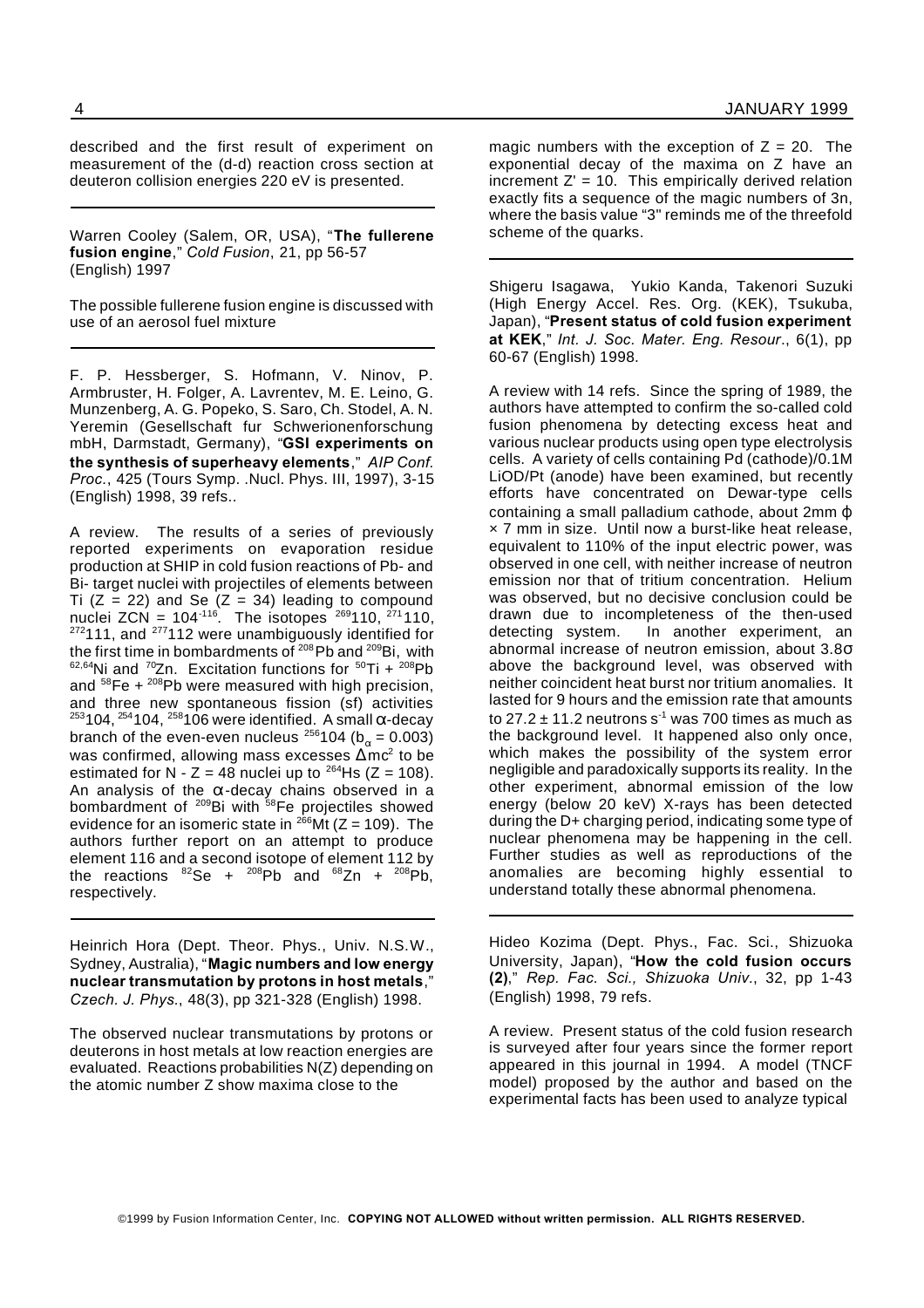experimental data and have shown its ability to understand the cold fusion phenomenon consistently. More than 40 typical experimental data in the cold fusion phenomenon, which had been accepted as showing only confusion by people, had been analyzed consistently by the TNCF (trapped neutron catalyzed fusion) model based on an assumption of the quasistable existence of the thermal neutrons in solids with special characteristics, giving a unified explanation of the whole data. The density of the trapped thermal neutron in solids, a single adjustable parameter in the model, was determined in the analyses of various experimental data and was in a range of  $105 \pm 10^{12}$ cm-3 which was not ridiculous from the solid-state point of view. The success of the analyses verifies the validity of the assumption of the trapped thermal neutron. Physical bases of the model were speculated facilitating the quasi-stable existence of the thermal neutron in the crystals satisfying definite conditions. The cold fusion phenomenon is an efficient probe to explore the secret of the solid state-nuclear physics, or the physics of neutrons in solids, untouched by conventional tools of solid state and nuclear physics until now.

Renbao Lu (Beijing Inst., Applied Phys. and Computational Math., Peop. Rep. China), "**Analysis of x-ray and g-ray production mechanism under the condition of discharge with D<sup>2</sup> gas**," *Yuanzihe Wuli Pinglun*, 14(2), pp 114-117, 124 (Chinese) 1997

It is probable that since an X-ray with single energy was produced in the discharge process in  $D<sub>2</sub>$  gas, a  $y$ -ray was produced also. The  $y$ -ray must effect the spectrum of X-rays. The existence of a  $\gamma$ -ray provides evidence for cold fusion.

# **COLD FUSION BIBLIOGRAPHY**

Just updated and revised, the most complete bibliography of New Energy research papers and articles [predominantly cold fusion] is available again from the Fusion Information Center on 2 disks [PC]. Containing over 2500 references, it traces the progress of cold fusion research since its beginning in 1989 through the abstracts and articles published in Fusion Facts, the world's first cold fusion newsletter/magazine, and abstracted from other scientific publications. Specify WordPerfect v6.1 version, or ASCII version. \$15.00 ppd.

Renbao Lu (Inst. Appl. Phys. Computational Math., Beijing, Peop. Rep. China), **"Electron-ion bound state and its initiation of nuclear fusion**," *Qiangjiguang Yu Lizishu*, 10(2), pp 315-320 (Chinese) 1998

A strict description of quantum mechanics on electron-ions bound state three-body system and two approximate solutions are given, which are corresponding to p-e-p bound state X-rays with  $Ep \approx 12.5$ keV monoenergy is emitted, and also initiate cold (d-d) fusion to give out neutron, proton, triton  ${}^{3}$ He, <sup>4</sup>He, and gamma ray. Some experiments such as Ni-H, deuterium gas glow discharge, are explained. The energy from the excess heat release is just a large quantity of X-rays released in the two electron-ion bound state mentioned above, and only (D+ -e -D+) can initiate nuclear fusion. The author further analyzes a large number of the measured record solar flare energy spectrum and points out that the process of generating solar flares also contains the process of emitting X-rays with about 12.5 keV and 25 keV monoenergy and (d-d) fusion.

David Moon (Minneapolis, MN, USA), "**Carbon-14 found in the YUSMAR hydromachine,**" *Cold Fusion*, 18, pp 53-54 (English) 1996

Carbon-14 from cold fusion in the YUSMAR hydromachine is discussed.

A. G. Popeko (Flerov Lab. Nucl. Reactions, JINR, Dubna, Russia), "**Subbarrier cold fusion reactions leading to superheavy elements**," *Nuovo Cimento Soc. Ital. Fis.,A*, 110A(9-10), pp 1137-1142 (English) 1997.

The elements with  $Z \approx 107$  were synthesized in cold fusion reactions based on Pb and Bi targets. Heavy ions undergo fusion with these target nuclei deeply in the subbarrier region. The analysis of the potential energy surface of colliding nuclei shows that a cloud of paired nucleons or massive clusters may be transferred from the projectile to the target.

Akito Takahashi, Hirotake Fukuoka, Kenichi Yasuda, Manabu Taniguchi (Dept. Nucl. Engr., Grad. Sch., Osaka Univ. Yamadaoka, Japan), "**Experimental study on correlation between excess heat and nuclear products by D2O/Pd electrolysis**," *Int. J. Soc. Mater. Eng. Resour*., 6(1), pp 4-13 (English) 1998.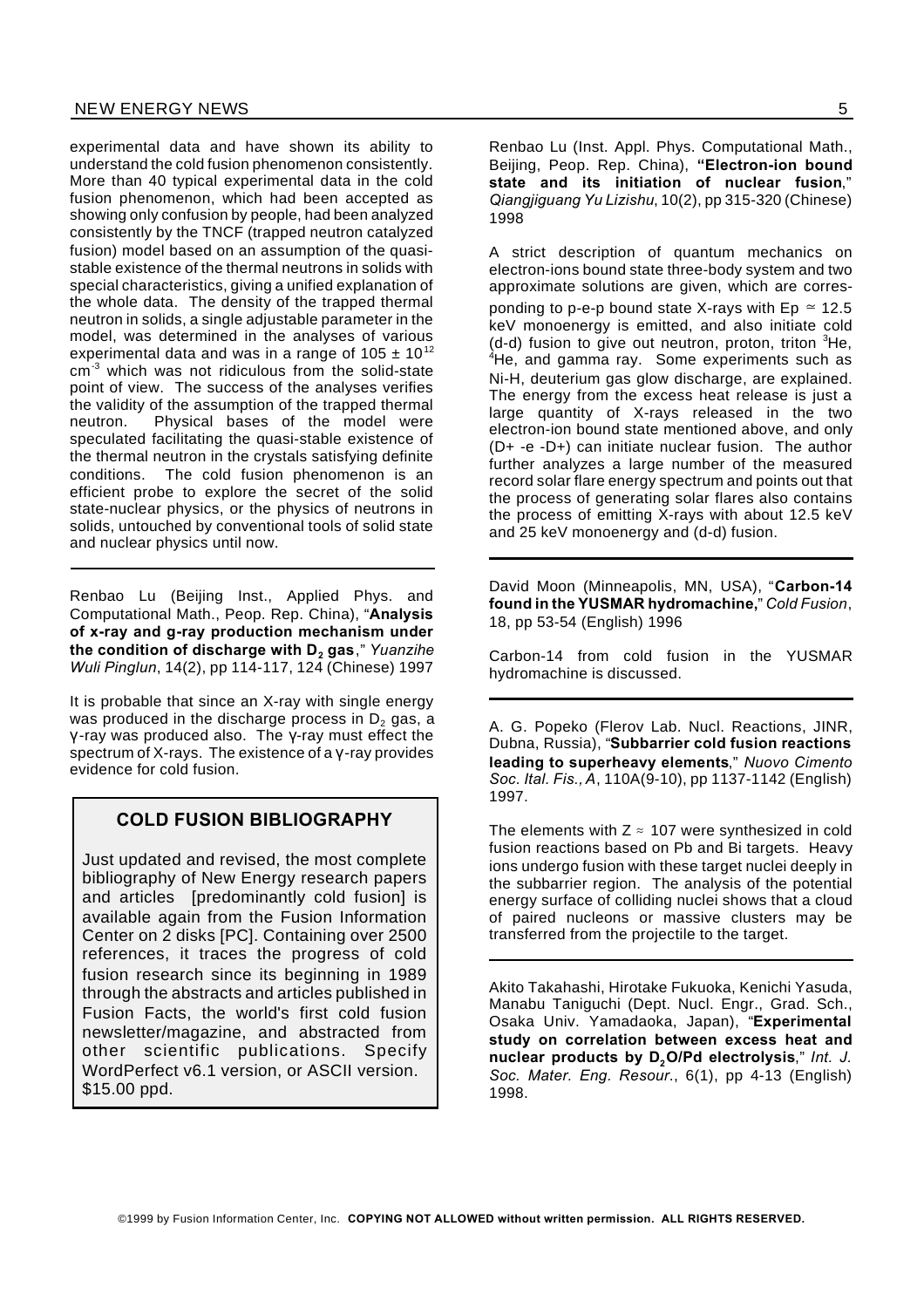Using two electrolysis systems based on  $D_2O/Pd$ electrolysis, experimental searches were tried to find correlation between excess heat and possible nuclear products (neutrons, x-rays, tritium and helium). One was the open electrolysis system with twin cells to study correlation between excess heat, x-rays and neutrons. The other was the closed electrolysis system to study correlation between D/Pd ratios, excess heat, neutrons and helium. No very clear correlation between excess heat and any nuclear products were observed, but several marginal-level data were obtained to show helium-4 production when excess heat were observed in the closed electrolysis system. In a few cases by the open electrolysis experiments, clear excess heat was observed with no visible increases of characteristic x-rays and neutrons over background. Burst events of soft x-rays and neutrons were observed in a few cases, being independent of excess heat production.

Tieshan Wang, Yubo Piao, Jifang Hao; Xuezhi Wang; Genming Jin: Zhangi Niu (Inst. Modern Phys., Chinese Acad. Sci., Lanzhou, Peop. Rep. China), "**Anomalous phenomena in E<18 keV hydrogen ion beam implantation experiments on Pd and Ti**," *Chin. J. Nucl. Phys.,* 19(4), pp 244-249 (English) 1997.

Implantation experiments of low energy (1 keV<E<18 keV) hydrogen ion beams on hydrogen loaded metals are performed with high beam density ( $J_{max} \approx 1.2$ mA/cm<sup>2</sup>) and low beam density (J<sub>min</sub>  $\approx 0.02$  mA/cm<sup>2</sup>). Palladium and titanium foils (plates) are bombarded with proton and deuteron beams in order to compare the atomic and nuclear interactions between different ion beams. X-ray and charged particles are measured, and neutron and gamma doses are also monitored during the implantation experiments. An anomalous peak in X-spectra, whose energy is about four times the beam energy, is observed during the high beam density experiment. The peak moves from about 40 keV to 62 keV and FWHM (Full Width at Half Maximum) reduces rapidly, while the beam energy and intensity increase. Another wide peak with over twice the beam energy is measured in experiments with low beam density. It is located between 16 keV and 30 keV, and its peak energy increases with the increase of implantation dose (implantation time). Some anomalous intensities of neutrons correlated with a charged particle peak (2.93, 3.85 MeV) are also observed in the deuteron-palladium experiment. The highest neutron intensity reaches about  $8 \times 10^4$  n/s, while the beam energy and intensity are about 15 keV and 1.0 mA, respectively.

Hiroshi Yamada, Tamiya Fujiwara (Dept. Elec. & Electr. Engr., Iwate Univ., Morioka, Japan), "**Neutron emission from palladium point electrode in pressurized deuterium gas under d.c. voltage application**," *Int. J. Soc. Mater. Eng. Resour*., 6(1), pp 14-21 (English) 1998.

The nuclear reaction in a palladium electrode under a highly non-uniform electric field was studied using a neutron counting system. Excess neutron counts were observed with deuterium-loaded palladium-point electrodes in deuterium gas atmosphere, in 9 out of 24 runs after activation by flashover between electrodes during d.c. high-voltage application. Similar neutron bursts took place without the activation under a d.c. glow discharge condition in 2 runs out of 37 runs. The tip surface of these two electrodes after the burst was observed by XPS to be covered by a large amount of carbon. Several craters of about 10 microns in diameter were formed on the tip surface of one of the two electrodes.

H. Yuki, T. Satoh, T. Ohtsuki, T. Yorita, Y. Aoki, H. Yamazaki, J. Kasagi (Lab. Nucl. Sci., Tohoku Univ., Sendai 982, Japan), "**D + D reaction in metal at bombarding energies below 5 keV**," *J. Phys. G: Nucl. Part. Phys.*, 23(10), pp 1459-1464 (English) 1997.

In order to study the electron screening effect on low-energy nuclear reactions in metals, the  $D + D$ reaction in Ti and Yb was investigated. Yields of protons emitted in the D(d,p)T reactions from the deuteron bombardment of Ti and Yb thick targets with bombarding energies between 2.5 and 7.2 keV were measured. The obtained yields were compared with those predicted by using the parametrization of cross sections at higher energies. The reaction rates in metals are enhanced over those of the bare nuclei for Ed < 5 keV, and the enhancement can be interpreted as caused by the electron screening. The electron screening potentials in Ti and Yb are deduced to be 19  $\pm$ 12 eV and 81  $\pm$ 10 eV, respectively.

Brian O'Leary, Ph.D. (USA), **"Toward a New Science of Consciousness,"** the 2nd Internat. Symp. on Consciousness, New Medicine & New Energy, Abstract Book, November 1998, p 15.

### AUTHORS' ABSTRACT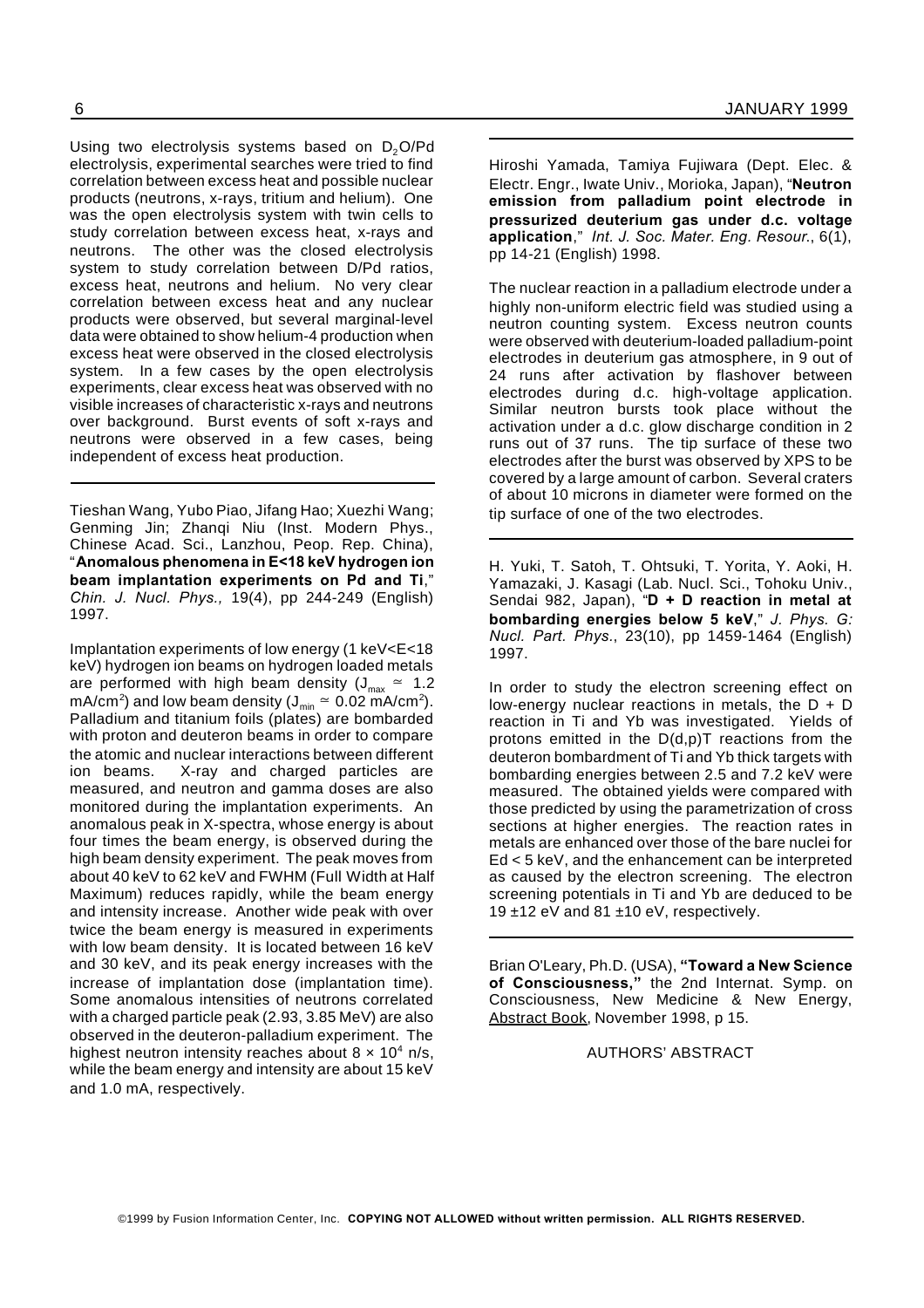Experiments in quantum physics, psychokinesis, biocommunication, zero point energy, anomalous experience and healing, all point to a new scientific paradigm of consciousness. Characteristics include the instantaneous transfer of information, non-locality and downward causation. The realm of consciousness appears to transcend time and space as well as the four known forces of physics in a mechanistic and objective universe. The latter may be seen as a limiting case of the new scientific paradigm. Existing branches of natural, philosophical, psychological and spiritual science are increasingly embracing consciousness as an essential ingredient. Expanded research and education can empower us to develop technologies that could help bring the Earth back into balance.

Tadahiko Mizuno, (Fac. Engr., Hokkaido Univ.), **"Measurements of Transmutation Elements on Several Metals by Strong Cathodic Electrolysis in Heavy Water Solution,**" the 2nd Internat. Symp. on Consciousness, New Medicine & New Energy, Abstract Book, November 1998, p 18.

### AUTHORS' ABSTRACT

Many elements on Pd, R, Zr and Au electrodes were confirmed by several analytic methods after long time electrolysis in heavy water solution. For example, the reaction products on a Pd cathode with the mass number up to 208 are deposited, which were subjected to electrolysis in a heavy water solution at high pressure, temperature, and current density for prolonged time. Extraordinary observations were the changes of their isotopic distributions in the produced elements; these were radically different from the natural ones on the Pd electrode. It means that a nuclear reaction had taken place during the electrochemical treatment. It is suggesting that a role of new interactions working between a proton and an electron, should explain the new phenomenologies that are experimentally observed in this study.

These masses were composed of many elements ranged from hydrogen to lead. The Elements were changed by metal and electrolysis conditions. For example, natural chromium is 4.3%  $Cr^{50}$ , 84%  $Cr^{52}$ , 9.5% Cr<sup>53</sup> and 11% Cr<sup>54</sup>. Natural Isotopic distribution varies by less than 0.003% for Cr. Essentially the same phenomenon was confirmed more than ten times with high reproducibility at high cathodic current density, above 0.2 A/cm<sup>2</sup> . All the possibilities of contamination had been carefully eliminated by several pretreatments for the sample and electrolysis

system. It may be concluded that a nuclear reaction can be achieved during the electrochemical reaction.

Hideo Hayasaka (retired, Fac. of Engr., Tohoku Univ., Sendai, Japan), **"Possibility for the Existence of Anti-Gravity: Evidence from a Free-Fall Experiment using a Spinning Gyro,"** the 2nd Internat. Symp. on Consciousness, New Medicine & New Energy, Abstract Book, November 1998, p 19.

#### AUTHORS' ABSTRACT

A free-fall experiment of a spinning gyro enclosed in a capsule has been conducted in order to investigate the effect of an object's spinning on the free-fall acceleration measurements, in which each run consists of left, right and zero spinnings about the vertical axis, it has been shown that the mean value of the fall-accelerations of the right-spinning <*g* (R)> is significantly smaller than  $\leq g(L)$  of the left-spinning at 18000 rpm. The result suggests that the right-spinning generates anti-gravity and that the parity (the reflection symmetry) of gravity breaks down completely. It means that an object's right-spinning generates torsion field, which creates positive energy from the vacuum of space-time.

Shiuji Inomata, Ph.D. (President, JPI), **"Experimental Consistency Check of New Paradigm,"** the 2nd Internat. Symp. on Consciousness, New Medicine & New Energy, Abstract Book, November 1998, p 20.

# AUTHORS' ABSTRACT

Complexifed EM theory is a core theory for the author's new paradigm science/psychotronics. The theory predicts two phenomena: the change in gravitational mass of a condenser charged with the shadow electrical charge and the existence of a gravitational vortex. Years of experiments have been done in search for these phenomena, using condensers and coils. In this presentation, the successful experiments will be described, which have confirmed the existence of the predicted phenomena. And, undeniable phenomena, in which coils extract energy from the vacuum, have been found.

Yoshihiko Tago, **"A Construction and Test of an Unconventional Transforming Generator,"** the 2nd Internat. Symp. on Consciousness, New Medicine & New Energy, Abstract Book, November 1998, p 16.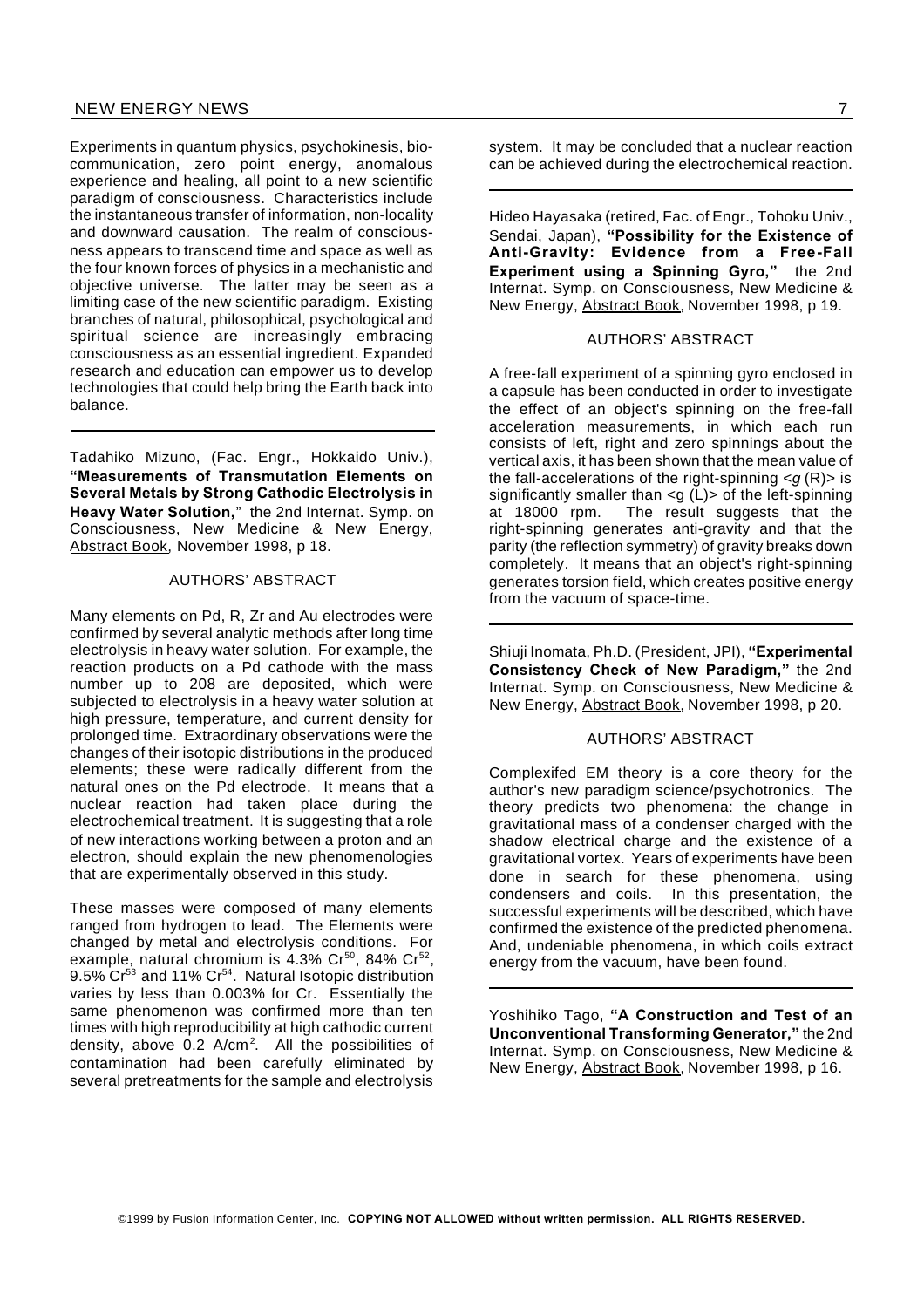#### AUTHORS' ABSTRACT

An unconventional transforming generator (Variable Reluctance Generator), invented by Peter Lindemann of the United States, was claimed to deliver more than 100% efficiency. We duplicated and tested the machine, on which no detailed measurement data had been available. The machine consists of a rotor with two laminated iron cores, an output coil around the rotor, and a stator having four field electromagnets. Since the polarity of the field magnets changes next to each other, the direction of the magnetic flux through the rotor core changes in opposition with every 1/4 turn of the rotor. Due to the flux changes of the rotor core, a voltage is induced in the output coil, which is wound around the rotor and itself does not rotate. In order to eliminate complicated power measurements with non-sinusoidal waveform and a reactive power, we compared the input and output power both in DC. As a result, it was observed that the output power exceeded the input power increment (an "over-unity" effect) under certain conditions. The results indicate that a mechanical back torque (braking force on loading) would not appear under a certain geometry/configuration of generator. It is expected that this working prototype would give a novel understanding in the nature of a reaction of electrical machines.

Kazushi Kasahara (Daiichi-sokuhan Seisakusho), **"Experiments with N-Machine (JPI-1),"** the 2nd Internat. Symp. on Consciousness, New Medicine & New Energy, Abstract Book, November 1998, p 17.

#### AUTHOR'S ABSTRACT

Experiments have been performed with the N machine (JPI-I). The experiments concerned with the following three points.

- 1. Change in N-Machine output versus temperature and humidity
- 2. Measurement of brush resistance
- 3. Output characteristics

The N-Machine was installed in a controlled chamber (temperature and humidity). The N-Machine output was measured with different temperatures and humiditys. Although a small change in the output was confirmed, it has been concluded that it does not affect the N-Machine output appreciably.

In this machine, four brushes are used for each rotor. And there are two rotors. So, there are eight

brushes. And by measuring the output with different number of the brush, the author obtained the resistance of the brush and the conducting wire with calculation. The output measurements were performed in line the with Inomata-Mita experiment. The author measured the increase in internal EMF, the negative resistance of the brush with the increase of the rotational speed. The same measurement was also made with the increase of the output power and the super-efficiency phenomenon. Although, the output power increased with that of input, the output does not exceed the input in this N-Machine. In view of the above experimental results, the author is now developing a new N-Machine which could rotate with 20,000 rpm. After the development, we will perform the same measurements.

At the International Symposium, the author demonstrated the machine and report the measurement results.

# *Rad Waste*

#### **NUCLEAR WASTE - ROUNDUP** Courtesy Gary Vesperman

Here are some bits and pieces from news articles sent to *NEN* by our friend in Las Vegas, Gary Vesperman.

"A scientist says rising moisture is a threat to be considered for a proposed nuclear waste repository." Steve Tetreault, Donrey Washington Bureau. It appears that there is geologic evidence that much higher water levels have occurred in the past and may occur again at the Yucca Mountain site proposed for multi-thousand years of geologic storage of nuclear wastes.

"The U.S. government and utilities fight over who should store nuclear waste until a dump is established." H. Josef Hebert, Associated Press. The nuclear power utilities strongly believe that the government made a binding legal contract to handle the spent fuel pellets. So says Robert Bishop, attorney for the Nuclear Energy Institute.

"Judge sides with 3 closed New England plants in breach-of-contract suits on nuclear wastes." Associated Press, 7 Dec 98, *Las Vegas Sun*. A federal court has ruled that the government need not take the nuclear waste until it has a place to store it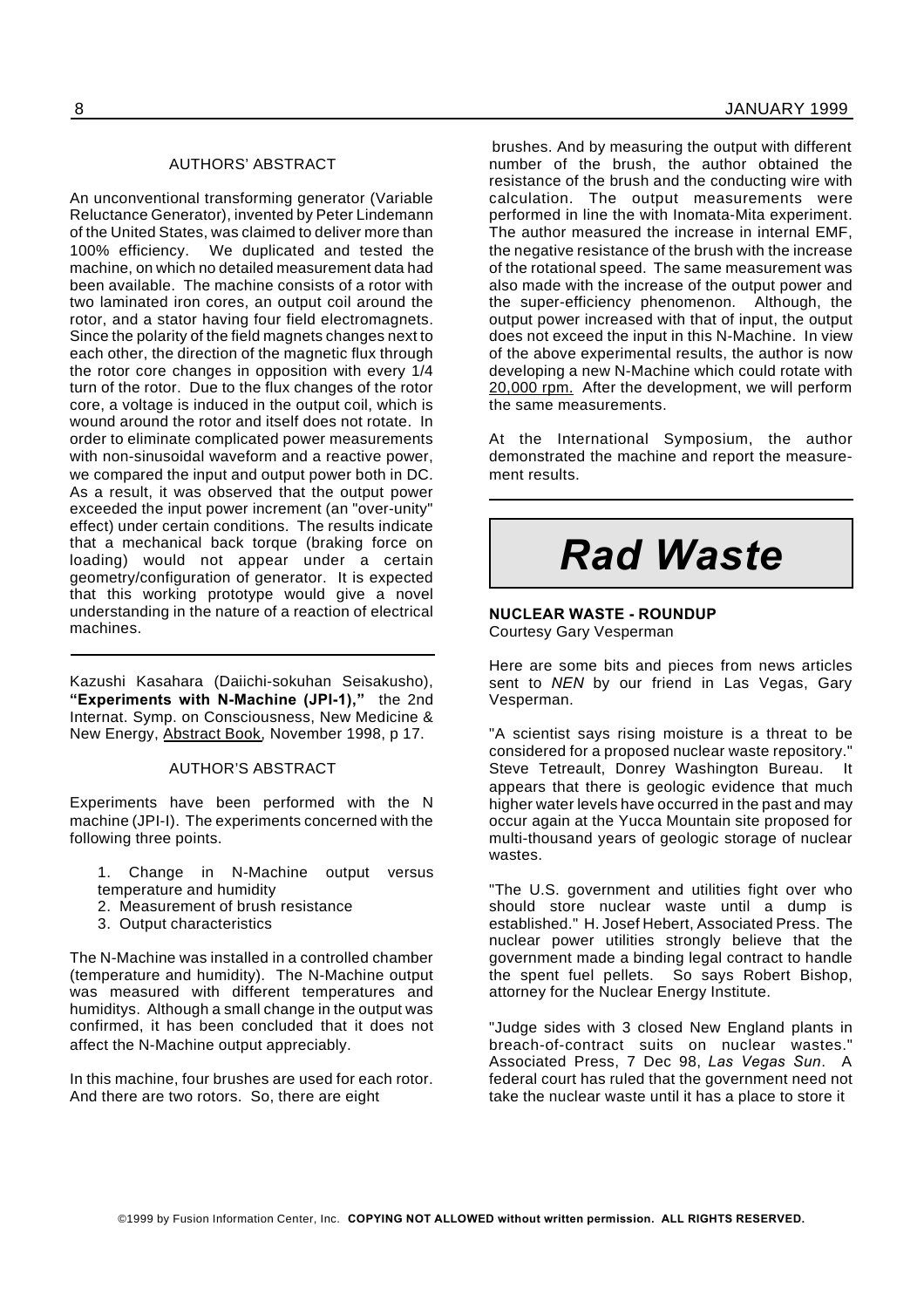but must pay damages for breach of contract. The U.S. Supreme Court agreed. 40,000 tons at 72 different sites in 34 states is involved. [You, the taxpayer, will pay the bills: 1st for the electrical power and again for improper DOE handling. Ed.]

"UNLV physicists pursue transmutation process as an alternative to Yucca." Mary Manning, *Las Vegas Sun*. Anthony Hechanova, a nuclear physicist at the University of Nevada at Las Vegas, says there is no voodoo technology in this transmutation approach. [*NEN* has reviewed and quoted the governmentfunded study: Nuclear Wastes: Technologies for Separations and Transmutation, Committee on Separations Technology and Transmutation Systems, Board on Radioactive Waste Management, Commission on Geosciences, Environment, and Resources, National Research Council, published by National Academy Press, Washington, D.C. ©1996 by the National Academy of Sciences. This document concluded, inappropriately, that geological storage was the most cost-effective method of handling highlevel radioactive wastes. Ed.]

"Energy Chief [DOE Secretary, Bill Richardson] pledges funds to let science settle Yucca issue." Mary Manning, *Las Vegas Sun*, 7 Dec 1998. Questions as to the practicality of storing nuclear wastes in Yucca<br>Mountain will be studied by scientists. Senator Mountain will be studied by scientists. Richard Bryan, D. Nev., states, "The public's health and safety is utmost."

# **DOE AWARDS CONTRACTS FOR NUCLEAR PROJECTS**

*The Bakersfield Californian* Wednesday, 23 December 1998, Nation, p A6

"Tennessee plant to produce tritium for weapons; a second site will dispose of plutonium," by Mark Helm, Hearst Newspapers

Washington – The Energy Department announced Tuesday it would produce tritium, a radioactive isotope of hydrogen that boosts the destructive power of nuclear warheads, at civilian nuclear power plants in Tennessee.

Energy Secretary Bill Richardson also announced that the department awarded another defense-related nuclear project to a plant in South Carolina.

Richardson told a news conference that the department would produce tritium at the Tennessee Valley Authority's Watts Bar nuclear plant southwest

of Knoxville, while TVA's Sequoyah plant outside Chattanooga would serve as a backup.

"Watts Bar-Sequoyah is our best option for our national security. It is a proven technology. It's the best deal by far for the taxpayer," he said. "It has the flexibility to meet our present and future tritium needs."

Although Richardson declined to give details about the cost, he said the department's choice was "by far, the least expensive option." He said that the project's estimated cost would be released in the next few weeks.

A Congressional budget office report released in August found that using existing nuclear reactors such as Watts Barr and Sequoyah would cost approximately \$1.1 billion over 40 years.

The two plants are part of TVA's network of nuclear plants, dams and other facilities that produce electricity for commercial and home use. The nuclear plants are expected to continue producing electricity while they make tritium.

Earlier this year, the House approved legislation that would have prohibited the use of a commercial nuclear reactor to produce tritium, but the measure failed in the Senate. Supporters of the House-passed measure argued that using a commercial reactor would breach the long-standing separation of commercial and defense uses of nuclear power.

Richardson also announced that the government's Savannah River Site in Aiken, S.C., which last produced tritium in 1988, will be the site of a plant crucial to the disposal of the nation's dangerous stockpile of plutonium.

At the Aiken plant workers would take apart the radioactive cores of nuclear weapons and convert the pure plutonium metal inside into a powered [sic] oxide.

On a tour of prospective sites in August, Richardson was met by governors, members of Congress and state officials.

During a trip to Texas, state officials pushed Richardson to locate the plutonium processing plant at the Pantex site near Amarillo. Texas Sens. Phil Gramm and Kay Bailey Hutchinson, both Republicans, also lobbied for the Pantex site.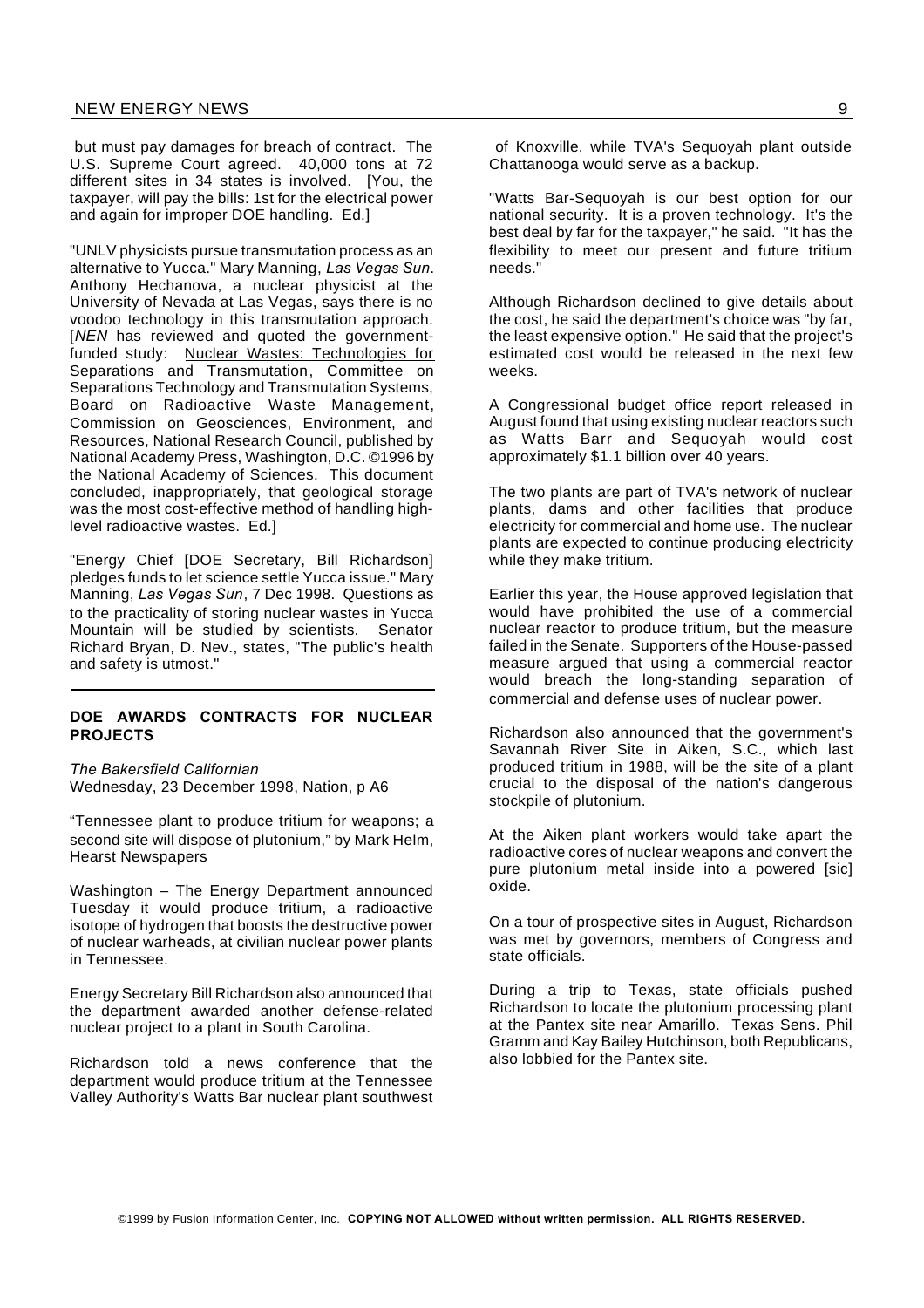Washington state pushed to place the tritium plant at the Fast Flux Test Facility, a reactor in the Hanford.

"A decision like this required difficult choices, and I understand that the decisions are especially difficult for the communities not chosen," Richardson said.

# **YUCCA MOUNTAIN LIQUIDITY**

Courtesy of Richard Shamp

Joby Warrick, "At Nevada Nuclear Waste Site, The Issue Is One of Liquidity," *The Washington Post*, pg A1 & A3.

### EDITOR'S SUMMARY

Two studies of Yucca Mountain (where over two billion dollars have been spent to build a storage facility for high-level nuclear wastes) have disclosed that in geologic times the mountain has been flooded with hot water and percolated with rainwater. Because these high-level radioactive wastes are expected to be harmful for up to 10,000 years, it is appropriate to consider whether the current arid climate can be expected to provide the required storage safety. This site, 90 miles from Las Vegas, was picked by the U.S. Congress in 1987, to serve for nuclear storage. Currently, there are 30,000 tons of spent nuclear fuel pellets to be stored by the U.S. government, accepting the responsibility for permanent storage.

"Yucca Mountain is a sieve," stated one of the nuclear-waste specialists. Other investigations have found that radioactive chlorine-36 has been found 800 feet below the surface. This finding was far in excess of the supposed transportation of nuclear wastes. Now it is expected that if radioactive wastes were stored, it might take less than 1,000 years for well water to become contaminated. This entire

Bill Ramsay has compiled the life's work of

Gregory Hodowanec **Rhysmonic Cosmology**

in 2 Volumes

Includes writings, experiments, Cosmology Notes, and circuit diagrams.

Available from **Trenergy, Inc**. \$60. Postpaid **Only 10 left!** Order your copy today.

controversy is based on the concept that there is no way in which nuclear wastes can be handled or treated that is more cost effective that geologic storage. We now know better.

# **Miscellaneous**

#### **HIGH ROADS FOR TOMORROW** Courtesy of Chuck Bennett

Ted Tash, MSEE (Honeywell, Inc.), "Space Exploration: Necessary, but Are We Doing It Correctly?" EE Times, 21 Dec. 1998.

#### SUMMARY

In the current global scientific community, the International Space Station (ISS) has been considered the next step in pursuing space exploration. Although little new technology is being used in its construction, it is a very visible demonstration of "something happening" for the public eye.

Perhaps we would be better served, to the advancement of space exploration, if more emphasis was put on research into the physics of energy and propulsion systems. We may be able to reach Mars at our current technology level, but we will never be able to go beyond the solar system without significant breakthroughs in both energy and propulsion. To this end, NASA does have a program called the Breakthrough Propulsion Physics Program at the Lewis Research Center.

<www.lerc.nasa.gov/WWW/PAO/warp.htm>

One of the best returns from the construction and maintaining of the ISS will be the inspiration of young people to follow careers in science and math that will enable us to one day develop the advanced systems that will be needed. Is there a better road to take? Possibly, but this is the one chosen by the international community. We hope it will be sufficient.

**CRUDE OIL PRICES STEADY FOR 1999** Courtesy of Gordon B. Moody

According to Gordon Moody's *Global Energy Outlook*, crude oil prices are expected to remain relatively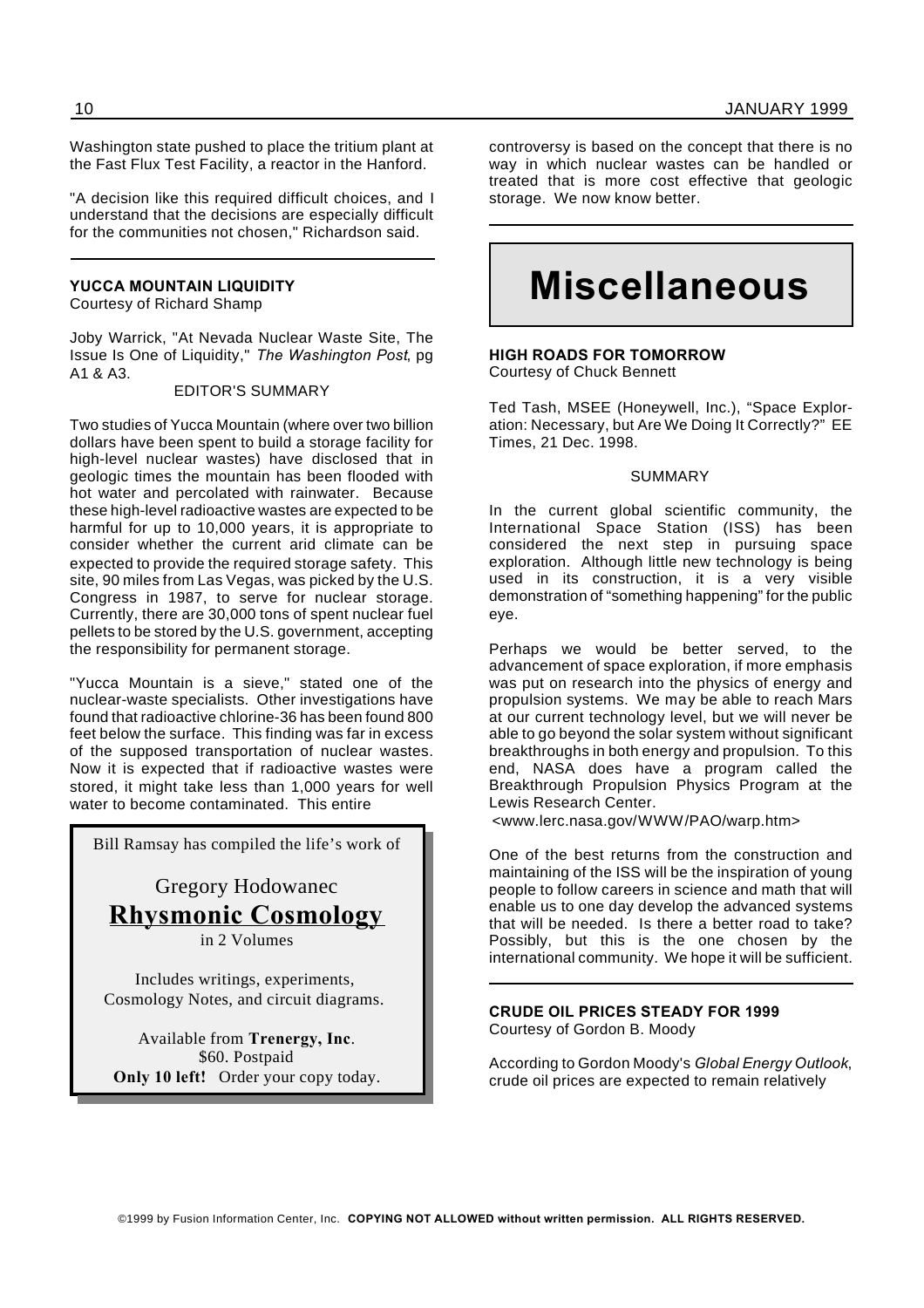stable during 1999. This is the result of a current oversupply of oil. The resulting low prices for crude oil translate into more consumer spending for non-oil products and better profits for industry which depends on oil energy. While the U.S. consumes about onefourth of the world's oil, the U.S. oil reserves are only about 2.5 percent of the world's oil reserves. The result is a great outpouring of U.S. dollars into the Oil Producing and Exporting Countries (OPEC). Of course, the current low cost of oil is some advantage to the U.S.

In an Editorial in *Global Energy Outlook* dated December 1998, Gordon Moody states the following: "Most oil industry problems could be solved by restoring crude oil prices back to their 1997 levels of \$20 per barrel. Experience teaches that you won't get a sympathetic hearing from either the Administration or Congress. **Cheap oil** is seen as the one component that has kept the American economy from freefall. ... A ten percent cut in oil production worldwide would restore oil prices at a level that would provide economic security to producers and consumers alike. **It is utter folly to take a 50 percent cut in revenue to produce 10 percent excess capacity."**

The same Dec. 1998 *Global Energy Outlook* reports that the consensus of *Time* magazine's Board of Economists agree that the 1999 outlook for the global economy appears to be stabilized and that the Asian financial crisis appears to be contained. However, the world economy will not recover rapidly. It will be into the year 2000 or later that the economic damage can be repaired in some countries. The key Western hemisphere country, in terms of potential economic problems, is Brazil. If Brazil has to devalue its currency, there would be immediate financial turmoil in several other Latin American countries.

The worst economic basket case is Russia. With \$17 billion in payments due in 1999, Russia has resorted to selling nuclear and intelligence technologies to some of the Middle East countries (often countries that support international terrorism). Russia is also leading an effort (with at least four other countries) to lift sanctions against Iraq, at least on Iraqi oil sales. Iraq owes Russia about \$8 billion for weapons and technology sales.

# **TAPPING EARTH'S ENERGY**

"The Prentice Earth Energy Tap," *Nexus New Times Magazine*, vol 6, no. 1, Dec 98-Jan 99, page 43.

#### EDITOR'S DISCUSSION

A Frank Wyatt Prentice patent issued September 18th, 1923, claims that power can be obtained from 500,000 cps energy fluctuations located about six inches above the earth. To tap this energy, Prentice used a half-mile of wire. In addition, he located a closed oscillatory loop antenna 18 feet in length about 20 feet from the "transmission antenna." If this is true, then anyone with a good oscilloscope can put up an 6-inch high line and determine the energy fluctuations at 500 kilohertz. Prentice claims to have been able to power fifty, sixty-watt lamps. In the thirties, Dr. Henry Moray, a Utah scientist was demonstrating the ability to light a bank of lamps in a similar fashion.

# **JET TECHNOLOGY OFFERS EXCESS HEAT UNITS**

Courtesy Dr. Mitch Swartz

In a first-of-a-kind, JET Technolgy, Inc. has mailed an advertising leaflet announcing the following: JET Energy Technology system use the generation of heat at low temperatures to develop electrical energy and other products. These novel technologies can develop heat apparently beyond that which is electrically applied, in an amount ranging from 2 to 400% or more. The peak power levels achieved with these systems have increased from 1989 ( $\approx$  20 watts per cc palladium) to levels now approaching two orders of magnitude greater. These high technology systems are advertised as "Patents Pending." For more information contact (781)237-3625, email: mica@world.std.com

Web Site: http://world.std.com\~mica/jet.html

This is the first advertising brochure on low-energy nuclear reactions (aka cold fusion) that we have received. [Robert Parks, American Physical Society, Please note. – Ed.]

# **1998 REPORT ON THE WIN METHOD**

Wingate A. Lambertson, Ph.D.

#### **Introduction**

It has been 26 years since I started what I thought would be a one-year research project to convert aetheric energy into electric power. The existence of the aether was then considered to be impossible and the earth's magnetic field was claimed as the energy source. In 1998 the energy source is known to be the vacuum continuum and is accepted by most scientists as zero-point energy (ZPE). The energy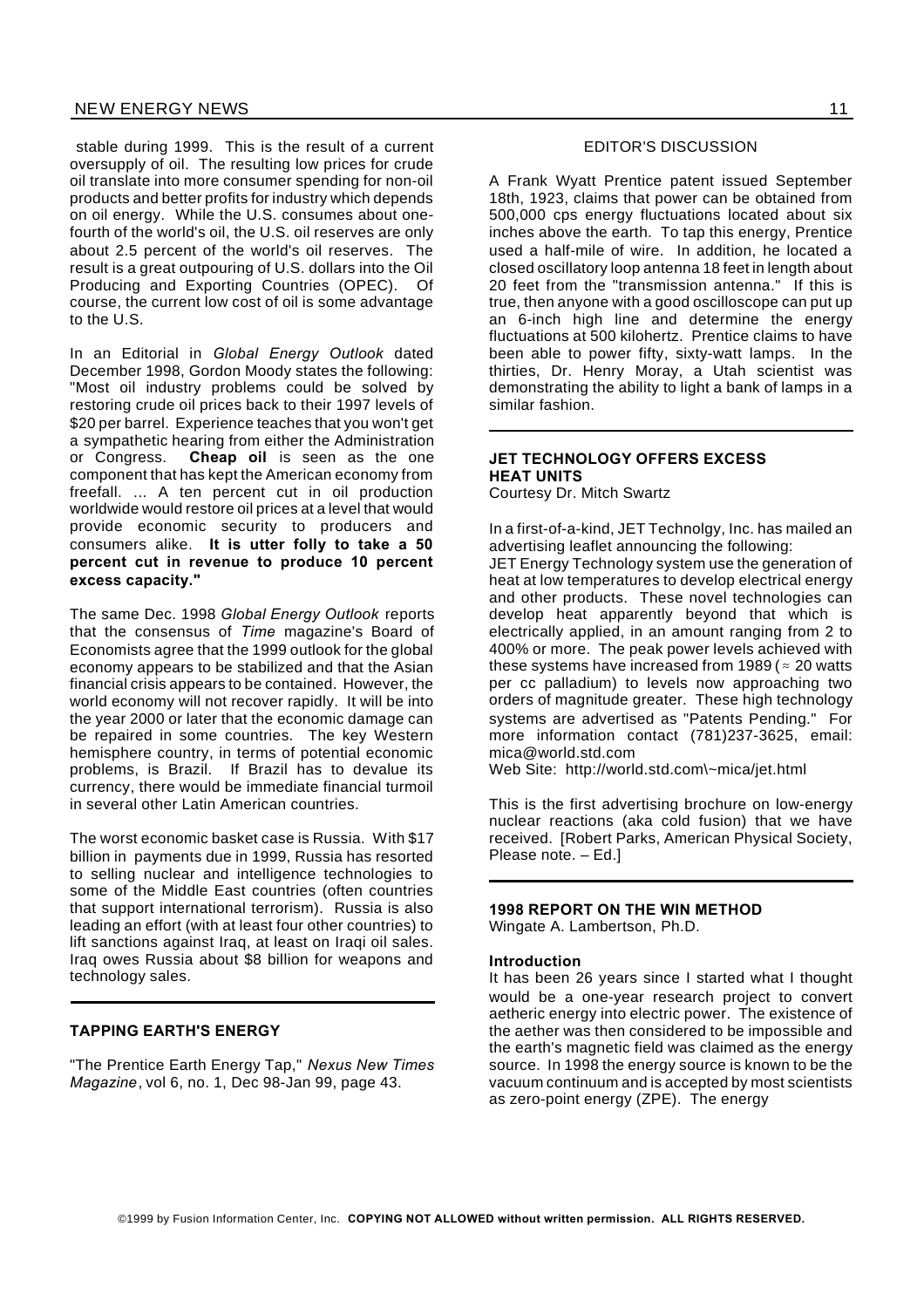# **Free Energy: The Race to Zero Point**

From Nikola Tesla to New Hydrogen Energy; Plasma Discharge to T.Townsend Brown; Magnetic Motors to Anti-Gravity... the Era of Unlimited Energy has begun!

A comprehensive 110-minute broadcast-quality documentary featuring the most promising devices, processes and theories from brilliant visionary scientists and the most persistent independent inventors on the planet!

Get late information on the history and latest revolutionary developments from the following: Tom Bearden, Dennis Lee, Dave Porter, Dr. Dennis Cravens, Eugene Mallove, Troy Reed, Hal Fox, Jeane Manning, Roy Thornson, John Hutchison, Joseph Newman, Paramahamsa Tewari, Dr. Shiuji Inomata, Moray King , Dr. Brian O'Leary, Tom Valone, Paul Pantone. Hosted by: Bill Jenkins Written & Directed by: Christopher Toussaint Produced by: Harry DeLigter Distributed by: Lightworks Audio & Video Music by: Steve Gaines, Richard Burmer, Mark Swane



collection method is known in the field as the WIN Method.

This method is a solid state method having no moving parts. A charge of electrons is oscillated in a tank circuit and energy is collected or added to that charge from the vacuum. The charge is then passed through a lamp where it does work. A cermet, located between metal plates, is used to build a voltage potential for acceleration and the assembly is called an "E-dam" because of the hydroelectric power analogy. Energy input is measured and any output energy in excess of the input has to be coming from the vacuum.

The vacuum continuum is freely available everywhere in the Universe. is almost infinite in quantity and has no chemical or radioactive pollutants.

### **1998 Problems**

**BEACE YOURSELL** 

FOR THE COMMU

**FREE ENERGY** 

THE RACE TO

VISIONARY INVENTORS AND SCIENTIST **RIVIAL NON-POLIUTING TECHNOLOGIES** THAI WILL CHANGE YOUR WORLD!

**ENFRON REVOLUTION** 

POINT

The stability of the E-dam cermet was the most serious problem which had to be dealt with this year. The cermet would change in use from a high to a low resistance. I was able to identify the problem as chemical and changed the cermet chemistry. My present generation of cermets will fail when subjected to an excessive charge of electrons - too much power per pulse will result in a short. This is a problem, because I am always pushing the envelope but it is easily handled by just keeping the charge level below the failure point.

## **Results**

Results in ZPE research are reported in terms of yield or energy output divided by energy input. The Swiss M-L machine has an infinite yield because it rotates under its own power. Energy input comes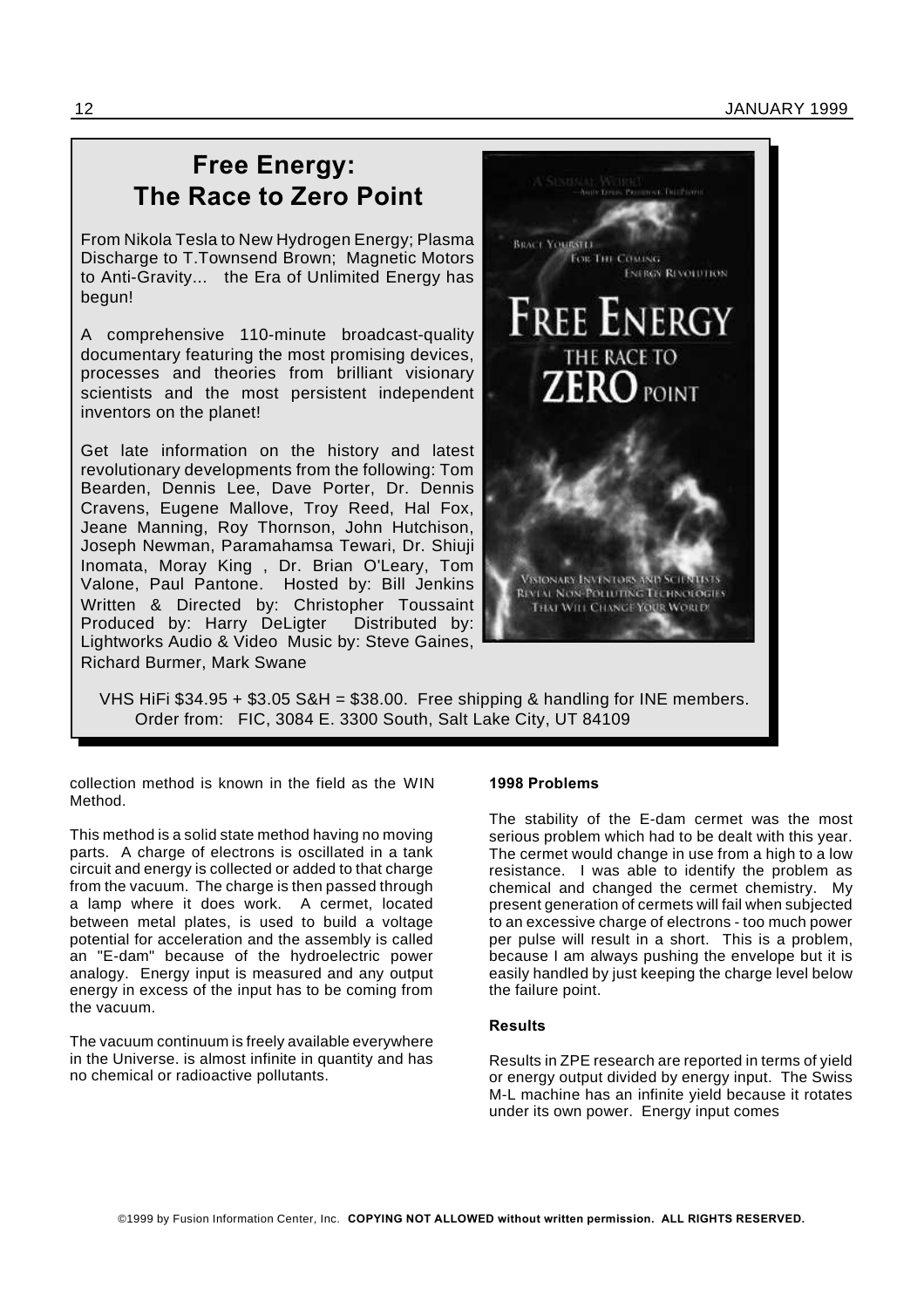# NEW ENERGY NEWS 13

from the output. Feedback studies on my method will be a part of the product development phase and will be done by others. My goal has been to show that I am getting more energy out than I am putting into the tank circuit. **Recent data showed a yield of 145 percent**.

#### **WATER IS COMPLEX**

"Molecular Memory Could Be Transmitted by E-Mail," *Nexus New Times Magazine*, vol 6, no. 1, Dec 98-Jan 99, page 8.

**Can subtle antibody solutions in water be transmitted via computer linkage?** The claim that such is possible has been announced by Jacques Benveniste, a French research scientist. Benveniste won a 1988 Ig-Noble award for work showing that antibody solutions retain their biological effectiveness even when diluted so highly that some of the samples could not even contain an antibody. An extension of this work claims that the observed biological activity of the water can be sensed, recorded, stored on computer media and transferred over the Internet and transferred to a different water sample. (See http://www.digibio.com).



# **BECOMING INDEPENDENT**

Hal Fox, Editor

Recently an email from James Vaughn asked the following: "I know that it's challenging to consider how to make a career without keeping consumers in need for what you offer, but what if you had all you needed to have a life without dependency on others who design their service to keep you subject to them?"

It is assumed that James Vaughn is a young, energetic person determined to make the world a better place. Let's explore "...have a life without dependency on others..." In the 1920s and 1930s our family enjoyed that rare (nowadays) opportunity to be very independent. The locale was a farm near the Utah Lake in Utah County in Utah. The farmhouse and the farm were provided with water from wells. "Coal oil" lamps (we now say kerosene) provided light. The farm raised hay for horses and

cows (and one bull). One of the hayburners was used to plow the garden. South of the house was a wood lot which provided fuel (with a bit of labor). The cows provided milk, which in turn (with a lot of help) provided butter and cottage cheese.

Sacks of grain were taken to the mill (dependency) and exchanged for flour. Grandmother made the best "graham" bread and biscuits. The wood & coal range in the kitchen and the "Heatrola" in the "front room" provided heat for the house. We bought a ton of coal (dependency) during the winter (to augment the wood) with money made from selling milk from the cows. The farmhouse was complete with an "outdoor inconvenience" for which grandfather dug the pit and built the "three-holer." Grandfather also made much of the wooden furniture for the home.

**Now that was real, true independence.** I learned many skills, chopping wood, milking cows, churning butter, trimming wicks in kerosene lamps, gardening (a euphemism for weed control), farming, animal husbandry, blacksmithing, etc. Now is the day of dependency: a thermostat is a marvelous instrument that brings in the wood and hauls out the ashes. The store provides me with a multitude of fresh fruits and vegetables that were not even known to those farm families. No wick trimming – just flip on a switch and there is light. If one wants to be a gardener and grow vegetables, flowers, and fruits – it is a great hobby (the second largest hobby in the United States). Today not all can be independent.

Up to the 1930's, one could choose (and many did) a life of independence. Certainly, we have grown to be a nation (or a world) of INTERdependence. There are still places where one can buy land and hard scrabble as "independents," provided that one has the physical stamina and the skills. I doubt that is what James Vaughn is seeking.

James Vaughn has a view of commercial life as customers being programmed when he asks "...what if you had all you needed to have a life without dependency on others who design their service to keep you subject to them?" If consumers are so dumb as to be led by the nose by Madison Avenue ad writers (and some are), they deserve what they are encouraged to eat, wear, or play. However, there always has been a minority who are not subject to the inanities of modern advertising. It appears that such a group are becoming a potent minority in the market place. Just look at the "natural products" that are now being sold and even advertised in the supermarkets.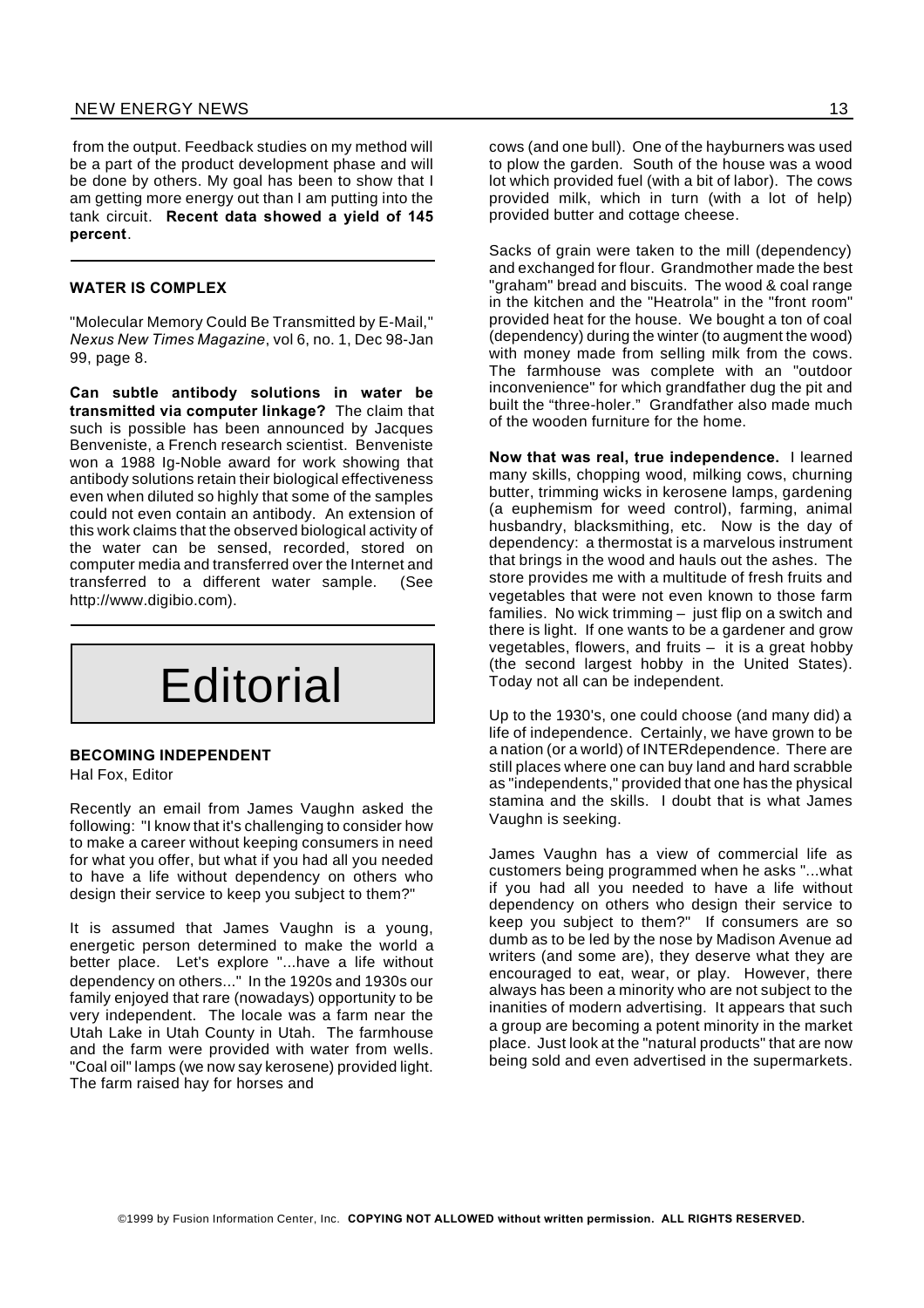However, this is a new-energy publication. James Vaughn probably had in mind the concept of being able to (someday) become energy independent. Take an example: I have the knowledge and skills to make my own natural gas furnace or water heater. When I can buy a new water heater for \$119 and put it in myself, I am not about to build one, nor a furnace. However, I would like to be able to put into my own home a new-energy unit that would provide heating, hot water, cooling, and electrical power. That is a worthy objective, and hopefully, James Vaughn would like the same. When that day comes, I will gladly change from my dependency on the local power company to my dependency on the manufacturer of a new-energy home-energy plant.

We are no longer a nation of pioneers carving out a homestead from forests, river bottoms, or sagebrush. To enjoy the fruits of technology, we become interdependent. We are no longer an independent nation. Witness the 1997-98 financial turmoil wherein the U.S. needed to help provide economic stabilization for many foreign countries. However, we are new-energy pioneers and dedicated to making this a cleaner, greener world. To accomplish this task we need the informed help of all the James Vaughns willing to become new-energy pioneers. Remember, there is no energy oligopoly out there to keep energy pioneers from developing the much needed technology. If that were true in the past, it is not true today. Energy companies are faced with a huge challenge to furnish energy for our voracious energyconsumption appetites. Meeting stringent environmental legislation has prevented the building of new electrical power plants (at least in the eleven western states) for over a decade! Electrical power needs have been met by a combination of conservation and maximum use (during peak periods) of existing plants. Those utilities having the best leadership will be in the forefront of providing newenergy systems **as today's pioneers complete**

#### **NEW ENERGY NEWS BIBLIOGRAPHY**

Just updated from INE, a complete bibliography is available containing over 1000 references, listing all the articles, papers and abstracts published in the New Energy News since we began back in 1993. Request PC WordPerfect 6.1 or ASCII format. Copies are US\$10, postage and handling included. INE, 3084 E 3300 South, Salt Lake City, UT 84109, or call 801-466-8680

**their development!** Our mission is to help accelerate the development and commercialization of newenergy systems. We welcome the dedicated help and financial assistance of all the James Vaughns so that we may all enjoy energy interdependence.

*Other Publications*

*COLD FUSION TIMES***, WINTER 1999** Courtesy of Dr. Mitchell Swartz, Editor

### EDITOR'S REVIEW

This Winter 1999 issue is one of the best of *Cold Fusion Times* (now in its 7th year). An important article in reviewing the progress of cold fusion over the past several years is written by Prof. George Miley (Fusion Studies Lab, U/Ill. at Urbana). He suggests that some of the observed nuclear reactions can only be explained by multi-body, fusion-type reactions. There is no question that Low-Energy Nuclear Reactions are real, according to Miley.

Other articles and citations from Michael McKubre, Melvin Miles, and Edmund Storms assure the world that cold fusion is real but not thoroughly understood. One of the points raised by opponents is that many have tried experiments and failed. One may remember Edison's comments on failed experiments with 400 things that didn't work for the electric light, when he said that he now had succeeded in finding 400 things that didn't work. The best event for destroying the illogic of skeptics is to produce a device that can be commercialized.

Several articles from Japanese, Chinese, and Russian scientists report progress in cold fusion experiments, in underwater arcing experiments, and year-long results in gas-loading experiments. All produce positive and repeatable results that are anomalous.

An excellent article by our friend Arthur C. Clarke uses the comment by President Jefferson, "I would sooner believe that two Yankee professors lied, than that stones fell from the sky." Then Clarke says: "Even more controversial than the threat of asteroid impacts is what I would call perhaps one of the greatest scandals in the history of science, the cold fusion caper."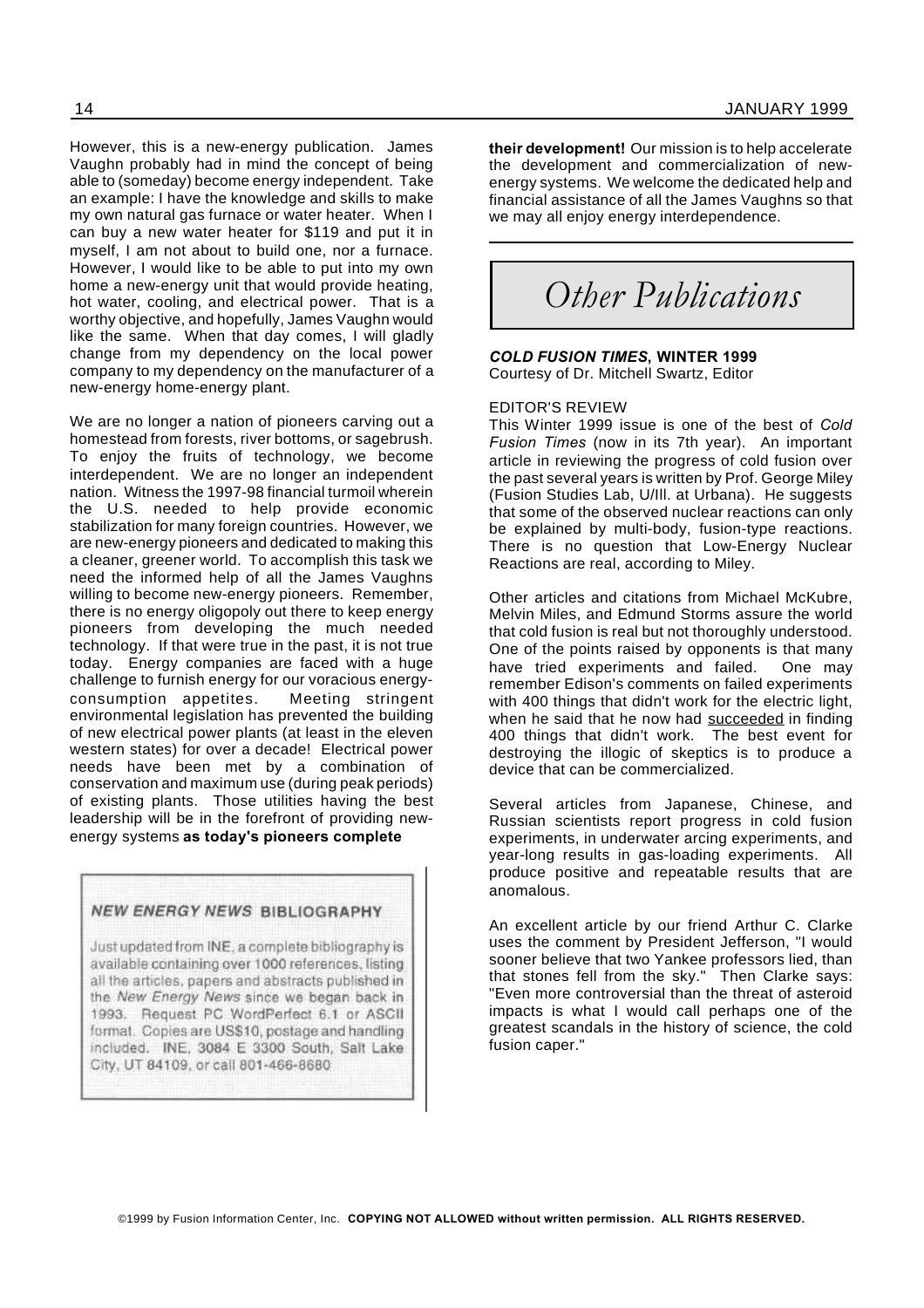# NEW ENERGY NEWS 15

See the *Cold Fusion Times* Web Home Page at http://world.std.com/~mica/cft.html

### **LATEST INFO FROM FTIR**

Courtesy of Dr. Antony C. Sutton

The January 1999 issue of *FTIR (Future Technology Intelligence Report)* has the following topics:

THE WEAK SQUEAK OF DEFEAT: Congress is not listening to the successful scientists who are working on new energy; they are more influenced by the hotfusion scientists. [Absolutely true. The hot-fusion scientists have had \$500 million per year to build up their effective lobbying group. Ed.]

Arthur C. Clarke is a strong supporter of new-energy and has some explanations of why "free energy" concepts are not accepted by most of the scientific community.

### ADVANCE NO. 1

THE CASE CATALYTIC PROCESS

*FTIR* suggests that the Case catalytic fusion cell is currently the "front runner". [Apparently, *FTIR* has not been properly briefed on high-density charge clusters. Ed.]

#### ADVANCE NO. 2

#### MASS MAGAZINE *WIRED* CLIMBS ABOARD.

The November issue of *WIRED* ran an article on cold fusion. This is touted as one of the first large volume magazines (500,000 audited circulation) to publish favorable articles about cold fusion.

[This editor does not share the planned secrecy scenario that is often cited for the lack of support of new-energy systems. The hot-fusion lobbyists were very successful in giving cold fusion a bad name. However, as *FTIR* cites, over 100 scientists have continued investigations. Our figures from over 3,000 cold fusion papers is 600 successes, from scientists in over 200 laboratories in 30 countries. At least one form of laboratory excess energy (over 1000%) is replicable and is being developed for near-future (perhaps two years) commercialization. However, this lab is not publishing its results at the present time. Hal Fox, Ed.]

The reductio ad absurdum is God's favorite argument. *Holbrook Jackson*

*SPACE ENERGY JOURNAL* Courtesy Jim Kettner, Don Kelly

The *Space Energy Journal* is a quarterly publications dedicated to the pioneering work of Tesla,<br>Schauberger, Morav, and others, Funds from Schauberger, Moray, and others. supporters are often used to test out new (or old) concepts. In the ten years or more that this journal has been produced there have been no successful new-energy devices commercialized. However, this journal and its founders, editors, and publishers must be given credit for their efforts in making information available to their readers.

The December 1998 issue discusses several energy concepts including the Over-Balanced Gravity Wheel; A Gravitational Converter Machine; the Hendershot Device (10 watts continuous output); Naudin's ZPF Motor (one rotation per day), and an interesting experiment with magnets. Unfortunately, none of these devices appear to have commercial viability. However, for those who like to build their own devices, this Journal is dedicated to providing suitable information. Hopefully, there is a budding genius out there who will learn from others and then develop a new-energy system. [Naudin's experiments with the ZPF Motor is an interesting concept that is new to this editor.]

# **Article**

#### **MASS INCREASE - LOSS WITH ENERGY**

Bert Schreiber (4519 Holly St., Bellaire, TX 77401-5802, Tel. 713-661-4608)

#### AUTHOR'S ABSTRACT

The arguments as to whether mass can increase due to speed (not velocity) were all based on falsities or absurdities. Mass itself can never increase nor decrease by itself nor due to outside influences. Mass can only increase or decrease by the addition or subtraction of other mass.

### **HISTORICAL**

There have been many scientific papers written on how mass increases due to some cause or other. The worst paper was that changing the color of a mass caused a change in mass. The worst was the distortion of Einstein's result: The **apparent**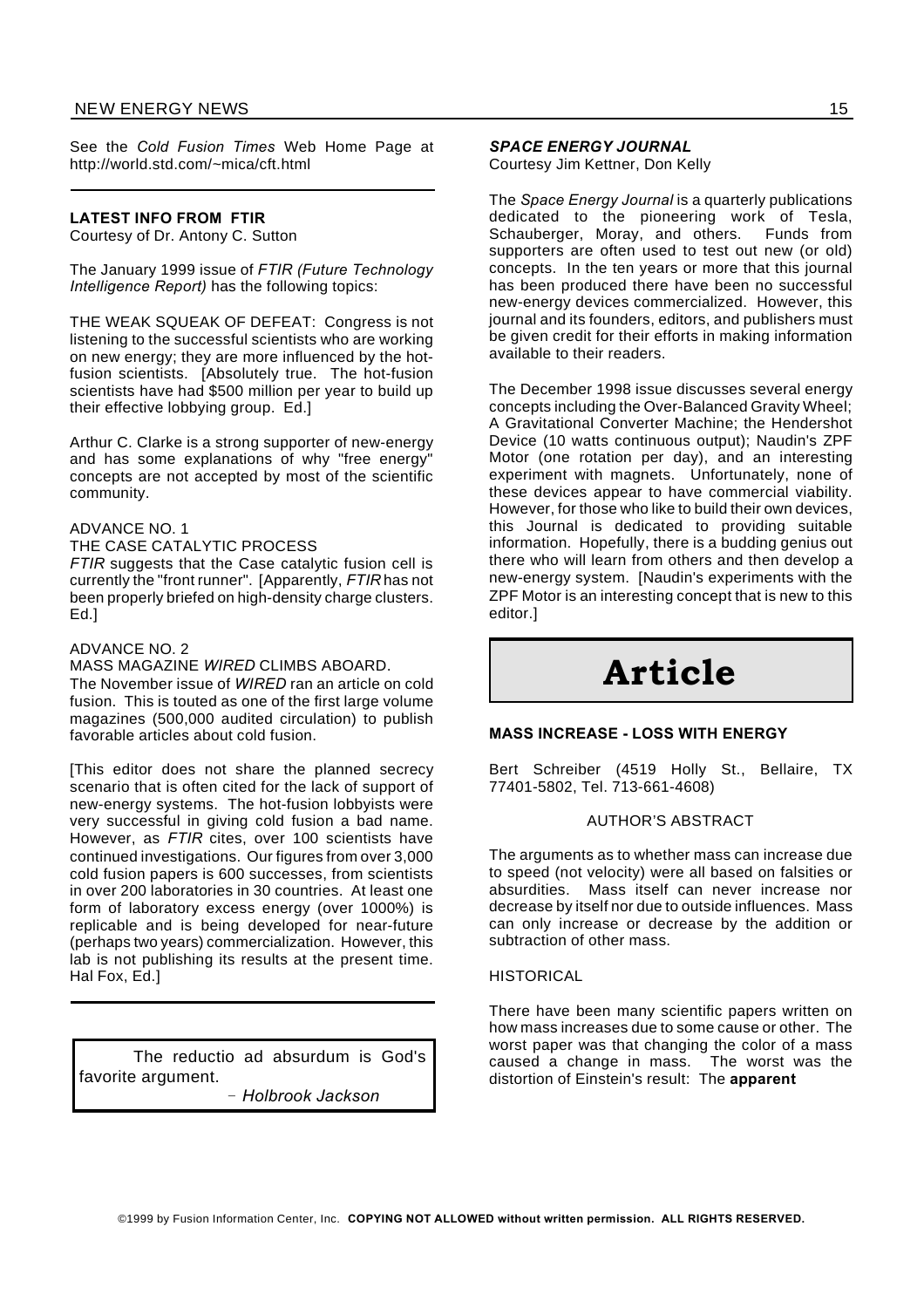**measured** mass increases with velocity. The apparent measured was dropped and speed, which is **scalar**, replaced **velocity** which is a **vector**, which is only a mathematical calculation (concept), not an entity nor reality. Total absurdities on two counts.

There were others who said that a cold mass becomes more massive when hotter. This might be correct; but how it comes about has been wrongly interpreted. This author has never seen any real equation to determine exactly what this mass increase actually was. Also, even if others have come up with some actual value for the said mass, increase or decrease, it would probably have been wrong as they did not have the information (discoveries) set forth in this paper.

Lastly, there were others who said a moving mass (one which increases in speed) becomes more massive with speed and vice versa. Again, many papers and so called proofs.

All were way off base, especially when light became "photons" and massless at that. The solution is simple and can be found.

#### LIGHT HAS MASS

It was proven long ago (1901) that light has kinetic (mechanical) energy. [1] It was ignored by those Einsteinians who came up with the impossible massless photon.

Since it has said mass, then, what is the mass of light?

The minimum mass can easily be found from using Planck's Equation

$$
E = \hbar V \tag{1}
$$

equated to Einstein's (minutiae skipped as they are not in the same system)

$$
E = mc^2 \tag{2}
$$

Planck's Constant,  $\hbar$ , only occurs in whole number multiples of itself. Therefore, what is the mass energy of a frequency of one single-cycle? One  $\hbar$ ! What amount of mass if transformed to energy, give this as ergs or result in light radiation of one single cycle/sec?

Equating this energy to ergs to =  $\hbar$  in ergs, for E in (2) then gives:  $7.372635 \times 10^{-48}$  grams. That is the smallest **quantum of mass**, the neutrino.

Therefore, what is the mass for any frequency?

$$
m = Vm_{v} \tag{3}
$$

**PROOF:** What is the mass of the radiation given resulting from the annihilation of an electron "at rest"? 1.23...  $\times$  10<sup>20</sup> x 7.37...  $\times$  10<sup>-48</sup> = 9.109 . .  $\times$  10<sup>-28</sup> grams. What would happen if this gamma ray was converted in toto back to mass? It would give the mass of the electron "at rest". Simply, all mass is composed of multiples of neutrinos and is, hence, the source of mass and, hence, the source of gravity. Ergo,

$$
E \leftrightarrow m \tag{4}
$$

This is one of the author's Laws of The Universe: SUM = PARTS.[2]

MASS INCREASE BY A MOVING MASS

The kinetic energy of a mass is given by:

$$
KE = 1/2mv^2 \tag{5}
$$

What is the mass gain by a one gram mass going from 0 cm/sec to 1000 cm/sec? KE gain =  $.5 \times 1000^2$  $= 500,000$  ergs. What is the mass gain ?

500,000 x 7.372615 x 10<sup>-48</sup> / 6.626176 x 10<sup>-27</sup> = 5.56325 x 10<sup>-16</sup> grams.

This is the actual energy impressed on said mass to accomplish this change in speed. **All** the other energy (say it was a bullet propelled by some exploding gunpowder) is essentially wasted.

Note that  $m_{v}$  /  $\hbar$  is a constant so that the equation would be:

$$
m_{\text{gain}/\text{loss}} = \text{ergs} \times k \tag{6}
$$

where  $k = 1.11265004 \times 10^{-21}$ .

From the author's works [2], the theoretical (calculated) weight which could be measured near the surface of the Earth is about 1.3  $\times$  10<sup>-16</sup> grams. The practical weight which could be measured (mass increase) would be some 1000 times this value.

This also upsets Newton's equation for the effects of gravitational attraction. As a mass falls, its mass, hence its weight, increases and hence, it will accelerate still faster etc. However, for this paper, this remark must be changed as there is a limit, the feather-apple paradox, which does not have any **effect** for such a small mass. Such an effect, is only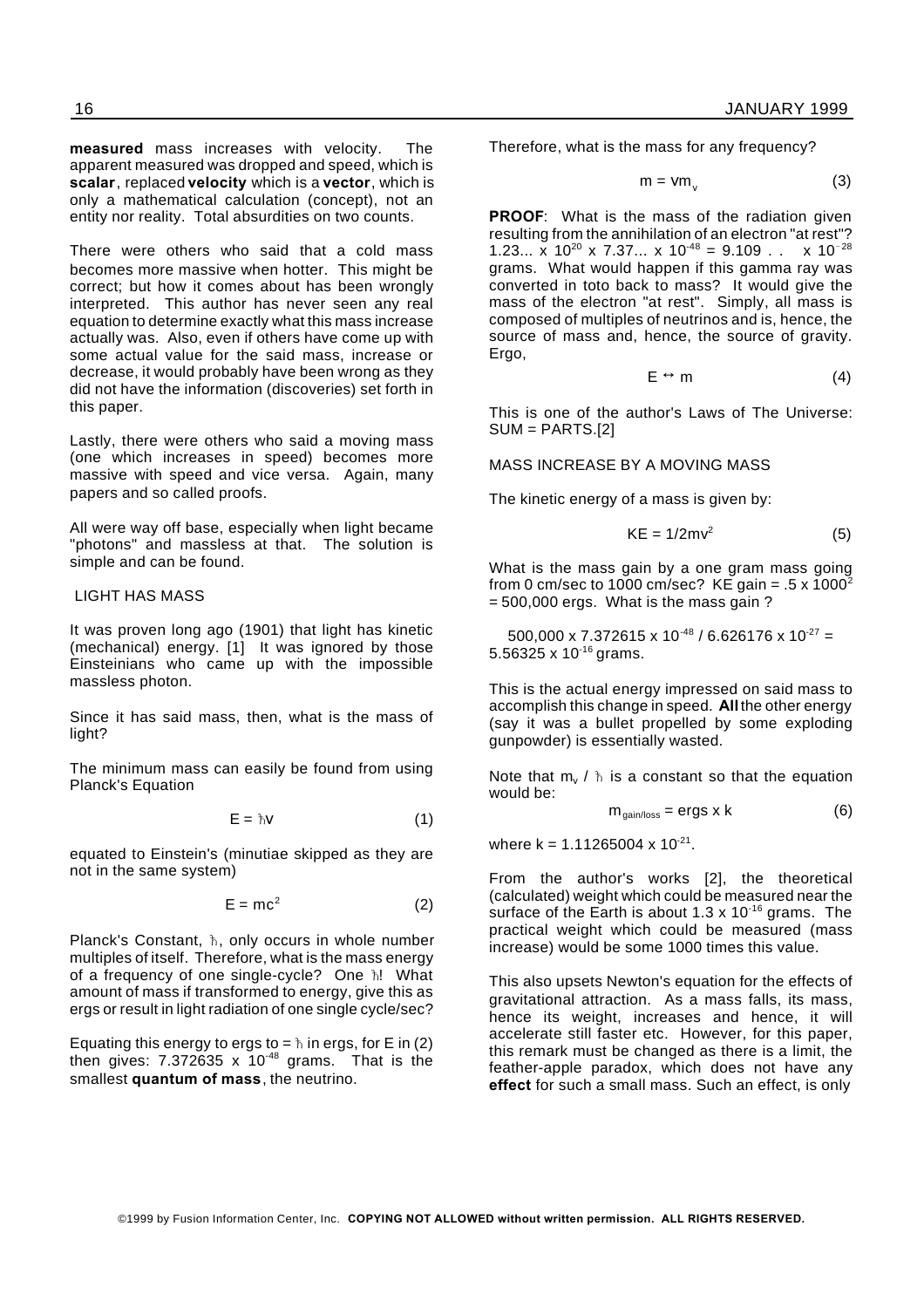### NEW ENERGY NEWS 17

for larger masses, 8+ x 10 $^5$  kilotons. At this point, this particular discussion stops.

What is the temperature rise in aforesaid illustration of mass? This will depend on the **specific heat** of the mass. That is, a lead mass will become hotter than an aluminum mass of the identical mass. That also means that an electron and a proton moving at the same speed each has a difference of temperature. This difference is the ratio of their masses which means the proton is hotter than the electron by said ratio difference.

MASS INCREASE BY A MASS AT REST BEING HEATED

To determine the increase in mass of a mass at rest, requires a specific mass to be chosen. For this illustration, a 1 gram mass of aluminum which has a specific heat of  $9 \times 10^6$  ergs/degree will be used. What is the mass increase when this 1 gram mass is raised from 0 to 600 degrees centigrade?

[where sh is specific heat]

600 x 9 x 10<sup>6</sup> x 1.11265004 x 10<sup>-21</sup> = 6.00831 x 10<sup>-12</sup> grams.

$$
m = E \times sh \times k \tag{7}
$$

It is theoretically possible to detect this change of weight provided a balance can be found which has the required range of accuracy.

#### CONCLUSIONS:

A mass which changes speed does gain or lose mass. Such a gain or loss is a result of the addition or loss of radiation which has mass.

A mass which is heated or cooled, while at rest or otherwise, likewise does gain or lose mass as a result of the addition or loss of radiation which has mass.

Therefore, the distinction must be made in all scientific papers as to which process one is describing and to what end result(s) one is attempting to reach. They are two separate processes, but **the individual effects** must be combined to achieve the end result, where applicable.

Furthermore, the effect of such gain or loss of mass must be, within the author's new theory, **the theory of the limits to measurement**, hence, **effects**.

#### References

1. R.W. Ditchburn, Lights, Dover Publications, reprint of 1953 edition, pp 555-559.

2. Charles Bert Schreiber, Quantum-Quanta Theory: The Theory of the Universe, 3rd. revision, 1998, self published.

[Note: Readers should know of this book: Petar K. Anastasovski & Trevor M. Benson, Quantum Mass Theory Compatible with Quantum Field Theory, c1995, 165 pages, 30 refs, indexed, illus. Published by Nova Science Publishers, Inc., 6080 Jericho Turnpike, Suite 207, Commack, New York 11725. \$87, which shows that photons have mass.]

[Editor's invitation: If you do not agree with Bert Schreiber, write a letter to the editor. We will print and/or share with Bert.]

# *Book Reviews*

#### **SECRETS OF COLD WAR TECHNOLOGY - PROJECT HAARP AND BEYOND** by Gerry Vassilatos

Preliminary Review by Pat Bailey

Available from Borderland Sciences, in Bayside, CA, for \$15.95. PO Box 429, Garberville, CA 95440-0429.

Now, this here book talks a lot about Tesla's experiments with high voltage DC where he is creating "radiant energy" using a "Tesla Transformer" by making the DC pulse in the milliseconds and microseconds regions.

NOTE: In the HAARP process, the pulsing current passed through an electromagnet, and he used a vortex coil.

It appears that the electrical current is transformed into an "aether current" and can be transferred to other places -

WITH NO APPARENT CURRENT PATH <<<---------

So, you see, this gets rather interesting.

Anyone know anything about these transformers and replication and data?

Patrick Bailey President, Institute for New Energy http://www.padrak.com/ine/SUBJECTS.html http://www.padrak.com/ine/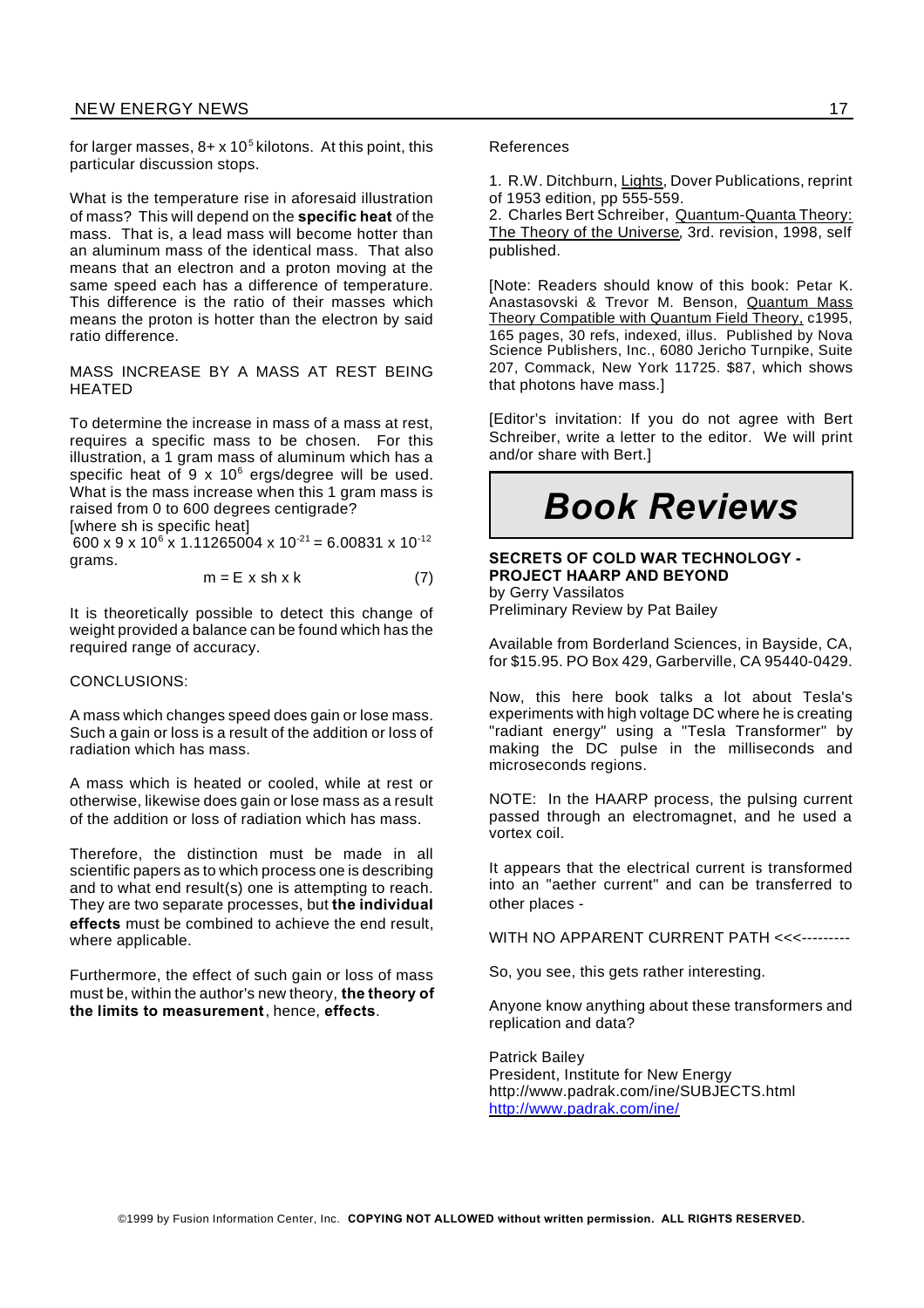#### **AUTODYNAMICS, Fundamental Basis for a New Relativistic Mechanics** (a translation and extension of the author's original work)

By Ricardo L. Carezani (David de Hilster, Lucy Haye and Amnon Meyers, editors), pub. Society for the Advancement of Autodynamics, 801 Pine Ave. #211, Long Beach, CA 90813; c1998, ISBN 0-9665533-0-6, 232 pages, illus., indexed, \$25.00. Reviewed by Hal Fox

As a young engineering student in the early 1940s, Ricardo L. Carezani realized that Einstein's Special Relativity (SR) did not explain radioactive decay. He pointed out this fact to his professor which, of course, provoked an argument. Now some fifty years later, Carezani's work has been much extended and adopted by a significant number of scientists as an improvement on SR. This book begins with an



exposition of Carezani's work and adds considerable additional documentation including specific derivations, numerous appendices, copies of Carezani's published papers, and a useful index.

**Warning: If you are working on an advanced degree in a U.S. university, you will not want to admit that you have read this book!** If you read the book it can change the way you view the universe, SR, and General Relativity. Here is one example: If a particle receives energy from an external medium, the particle's energy will be the sum of its rest mass energy plus the kinetic energy added to the particle from the outside. The expression should be  $\mathsf{E}_{\sf \!{\scriptscriptstyle{T}}} \! = \! \mathsf{m}_{_{\sf 0}}$ + E<sub>c</sub> where E<sub>T</sub> = the total energy; m<sub>o</sub> is the rest mass energy, and  $\mathsf{E}_{\mathrm{c}}$  is the added energy. This extra energy is the cause for Pauli to suggest the neutrino to carry off excess of energy in the SR kinetic energy equation, when applied to radioactive decay cases. The Autodynamics (Carezani's name for his work) equations properly handle this problem of supposed excess energy and, therefore, no neutrino need be postulated.

In some of the appended material, there is considerable discussion of the search for the neutrino, the experiments that show that there is no excess energy to be explained and, therefore, no need for the neutrino. Also provided is an illuminating discussion of the great difficulty to ensure that it is really a neutrino being detected and not some other type of particle.

One of the concepts growing out of Autodynamics is that of a "pico-graviton," the smallest of particles and its potential to travel faster than light. If superluminal velocities perturb you, you may be interested in a citation given in this book. In the paper "Superluminal Motion Statistics and Cosmology," by R.C. Vermuelen and M.H. Cohen *(The Astrophysical Journal*, vol 430, (1994), pages 467-490), there are 66 extra-galactic sources listed in which the velocities were determined to be from greater than **c** to about 26 times **c**.

Here are some other topics that are dealt with in this book: The big-bang may not have ever happened; entropy may not be increasing (we may have a steady-state universe); Cerazani's work is better at explaining the anomaly in Mercury's orbit than SR equations; SR improperly uses the velocity between two frames of reference; **c** is not limiting; and the Bohr atom (atom likened to a planet revolving around the sun) lies at the basis of much of current equations - just to name a few interesting topics.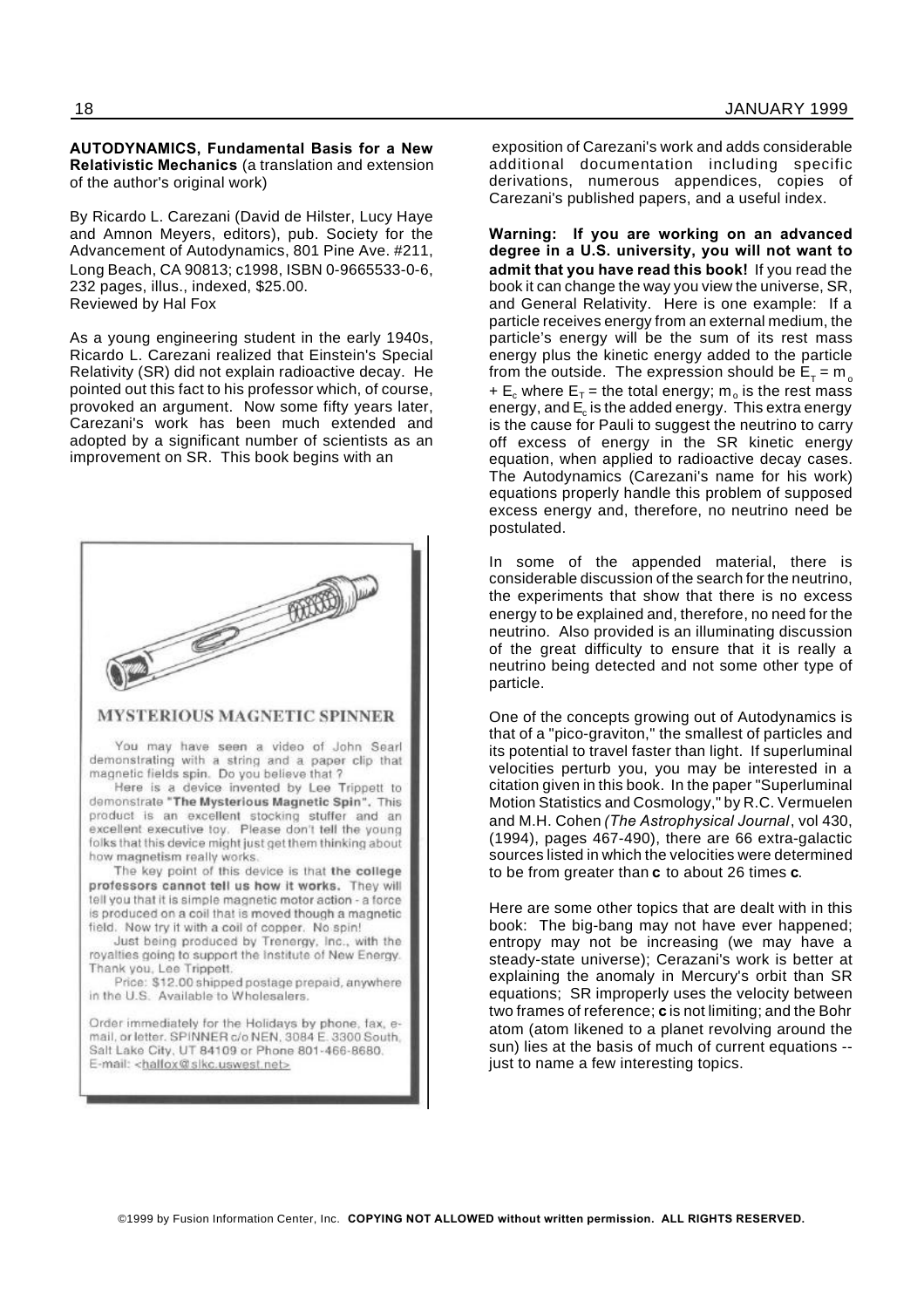# NEW ENERGY NEWS 19

Another interesting topic is the concept that electrons and photons may be able to exchange energy (and possibly change the charge of the electron). We know that in the Bohr atom, the change of the orbit of the electron around the nucleus can include the absorption or emission of a photon. But the electric charge has been considered not to be changed. In paper A25 the Electric Charge Variation is explored.

In my judgement, anyone who is studying SR, General Relativity (GR), and quantum mechanics, will want to carefully read this book. For those who are not steeped in mathematics, it is suggested that they read between the equations that they do not understand (or do not want to check) to get a better feeling for both the perceived virtues and the perceived and discussed shortcomings in SR.

As with any theory or model (such as SR) there is never a completely correct model. Reality is more complicated than the crude models that we create. There is no reason for anyone to believe that SR, GR, or any of the various QEDs are not open for improvement. In many cases, Autodynamics is a marked improvement over some of the concepts derived from equations provided in earlier work on relativity. Also, and important, is that Autodynamics does not have to call upon any strange concepts such as curved space, simultaneity, longitudinal mass, etc. to explain what the Autodynamics equations more simply present.

If you want to enter into some of the discussions, you may want to contact David de Hilster <ddehilster@isearch.com>, the president of the Society for the Advancement of Autodynamics.

For those who want to learn more, including the members of SAA, here are some references that deal with some of the problems being grappled with by the proponents of Autodynamics (and by SR proponents).

The Bohr atoms assume a particle flying around the nucleus like the moon around the earth. A more modern and rational concept is that of the electron as an "orbitsphere," and the math should be reviewed and used. See Randall L. Mills, The Grand Unified Theory of Classical Quantum Mechanics, c1996, published by Blacklight Power, ISBN 0-9635171-2-0. email at <staff@blacklightpower.com>. (Out of print. New edition under preparation.)

The enormous amount of work that was done (in great secrecy) on torsion fields in the former USSR is now being revealed. Those interested in

superluminal velocities will want to see one or more of the following references:

A.E. Akimov, G.I. Shipov, "Torsion Fields and Their Experimental Manifestation," Proc. Int. Scientific Conf. New Ideas in Natural Science, St.-Petersburg, Russia, June 1996. *J. New Energy*, vol 2, no 2, Summer 1997, pp 67- 84, 53 refs, 10 figs.

A.E. Akimov, V.Ya. Tarasenko, "Models of Polarized States of the Physical Vacuum and Torsion Fields," translated from *Izvestiya Vysshikh Uchebnykh Zavedenii, Fizika*, no 3, pp 13-23, March 1992, c1992, Plenum Publishing Corp.

A.E. Akimov (Pres. of Univ. Communication Corp., Costa Mesa, CA), "Heuristic Discussion of the Problem of Finding Long Range Interactions, EGS-Concepts," *J. New Energy*, vol 2, nos 3/4, Winter 1997, pp 55-80, 177 refs, 20 figs.

For those who find that there appears to be a more dramatic exchange between photons and electrons, the following references are important:

Petar K. Anastasovski & Trevor M. Benson, Quantum Mass Theory Compatible with Quantum Field Theory, c1995, 165 pages, 30 refs, indexed, illus. Published by Nova Science Publishers, Inc., 6080 Jericho Turnpike, Suite 207, Commack, New York 11725. \$87.

P. Anastasovski, H. Fox, K. Shoulders, "A New Approach to the Cosmic Red-Shift and to the Cosmic Microwave Sources," *J. New Energy*, vol 1, no 2, Summer 1996, pp 79-87, 4 refs, 5 figs.

P. Anastasovski (Fac. Tech. & Metall., Univ. "Kiril I. Metodij", Slopje, Macedonia), "Possibility for Special Relativity to be Extended for  $v > c$  Related with Vacuum Energy," *J. New Energy*, vol 2, no 1, Spring 1997, pp 6-26, 7 refs, 3 figs.

It is the reviewer's judgement that the SAA will find much in the above references to augment and support their new relativistic mechanics.

#### **COLD FUSION –**

**THE SECRET ENERGY REVOLUTION** By Dr. Antony Sutton, Editor, *FTIR* Reviewed by Hal Fox

Antony Sutton is doing a commendable job in bring some of the facts (and a lot of philosophy) about cold fusion to the attention of FTIR subscribers and those who will be reading this updated book about cold fusion. Some of the points made by Sutton would be changed a bit by this reviewer. Here are some examples:

Sutton: "An extraordinary and unexpected event is upon us...the reality of (almost) free energy." This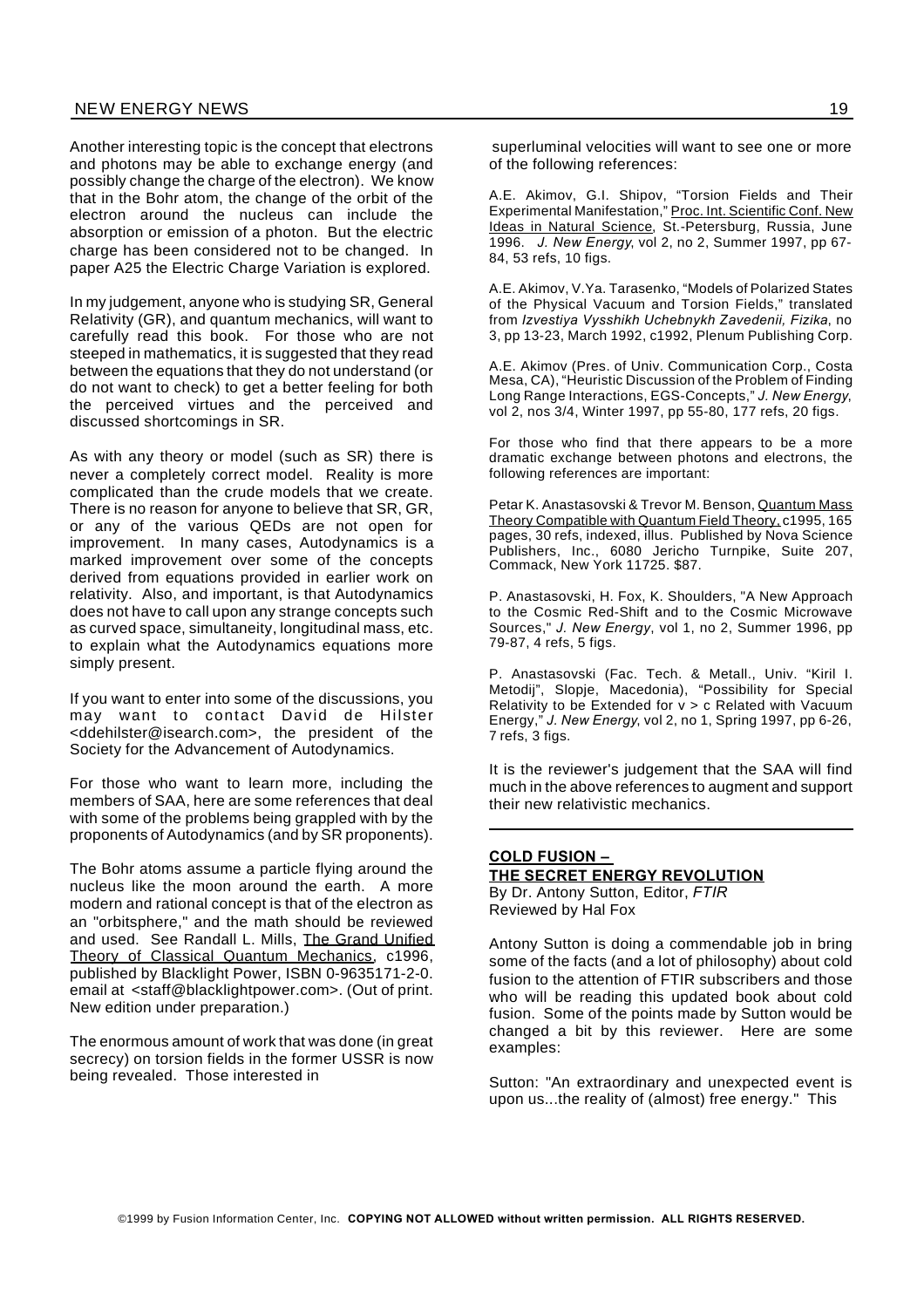reviewer would say "...less expensive energy sources."

Sutton: "This booklet is an introduction to hidden events that will shape your life in the coming century." This reviewer: "This booklet is an introduction to little publicized events..." It is difficult to use the term hidden when over 3000 articles have been published, over 600 successful replications or advances of cold fusion, and seven scientific conferences held, etc.

In the 1998 preface, Sutton uses the phrase, "massive opposition from Government." If the scientific community can be brainwashed by some of their recognized hot-fusion leaders, then there is no need for any type of opposition from the government. Maintaining the status quo is all that is necessary.

Sutton does a good job in citing the media's reaction (helped along by some of the leaders who could trace their income to the \$500 million-per-year hot-fusion budget). However, Sutton fails to mention that one science journal, *Fusion Technology*, an international publication of the American Nuclear Society, under the courageous editorship of Professor George Miley, has published cold fusion articles for several years. Also not mentioned is *Journal of New Energy*, which has published proceedings of three conferences on Low-Energy Nuclear Reactions (which is the real story proceeding from cold fusion discoveries – not just excess heat). Sutton also missed the fact that the Fusion Information Center (publisher of *Fusion Facts* since July 1989) was the first organization dedicated to collecting and publishing information about cold fusion and other enhanced-energy topics.

Sutton is certainly up-to-date in extracting a figure and information from Tadahiko Mizuno's book Nuclear Transmutation: The Reality of Cold Fusion. However, Sutton gives too much credit to the DOE for suppressing cold fusion. At least one DOE office is seriously looking into low-energy nuclear reactions and is expected to ask for an appropriation from the 1999 Congress. Congress cannot be expected to respond to a few independents, they vote on massive political issues, like censure and impeachment. Sutton suggests that the government may now choose its advisers more carefully. The government doesn't choose advisers, they appoint existing think tanks or similar groups, who are funded by the government, to nominate advisers. Those who only project classical physics are unlikely to suggest advisers from among those persons who are trying to figure out the science behind a new scientific paradigm.

Sutton does a creditable job on report confirmations of cold fusion. However, he should also cite that there have been enormous difficulties in finding any combination of cold fusion events or devices that have commercial potential. Shoulders' explanation of how cold fusion (or much of it) really works is missing.

Sutton also provides some thoughtful ideas about the **INITIAL ECONOMIC EFFECTS** when cold fusion (or other new-energy devices) are commercially available. For example, he correctly notes that, "The requirement to defend the Middle East is reduced." The book's scenario suggests some dramatic changes in investment funds where fund managers fail to realize the potential impact of commercialization of new-energy devices. Dr. Sutton states (about timing): "What we can say with certainty is that the new energy technology will be dominant by the end of the 21st century, possibly before 2050." This reviewer suggests that within ten years there will be dramatic changes in the way we produce and use new-energy devices.

This reviewer highly recommends this book, especially for those who are more comfortable with philosophy of new energy. Our major suggestion is that Dr. Sutton could greatly improve his book with the citation of important papers and publications. The biggest gap in understanding in this book is the coming advent of the new technology of high-density charge clusters. The excellent paper by Shoulders and Shoulders ("Observations on the Role of Charge Clusters in Nuclear Cluster Reactions," *J. New Energy*, vol 1, no 3, pp 111-121, Fall 1996, 7 refs, 22 figs.) When Sutton reads this article (and other technical articles on high-density charge clusters), he will revise his book.

This book is available from *FTIR* Publications, P.O. Box 2903, Sacramento, CA 95812. 1-2 copies \$15.00 US 3-15 copies less 20% (\$12.00 US) 16 - 30 copies less 30% (\$10.50 US) over 30 less 40% (\$9.00 US)

Cash with order, check or money order. No credit cards. Postage or freight is billed after shipment.

**True genius resides in the capacity for evaluation of uncertain, hazardous and conflicting information.** *S i r Winston Churchill*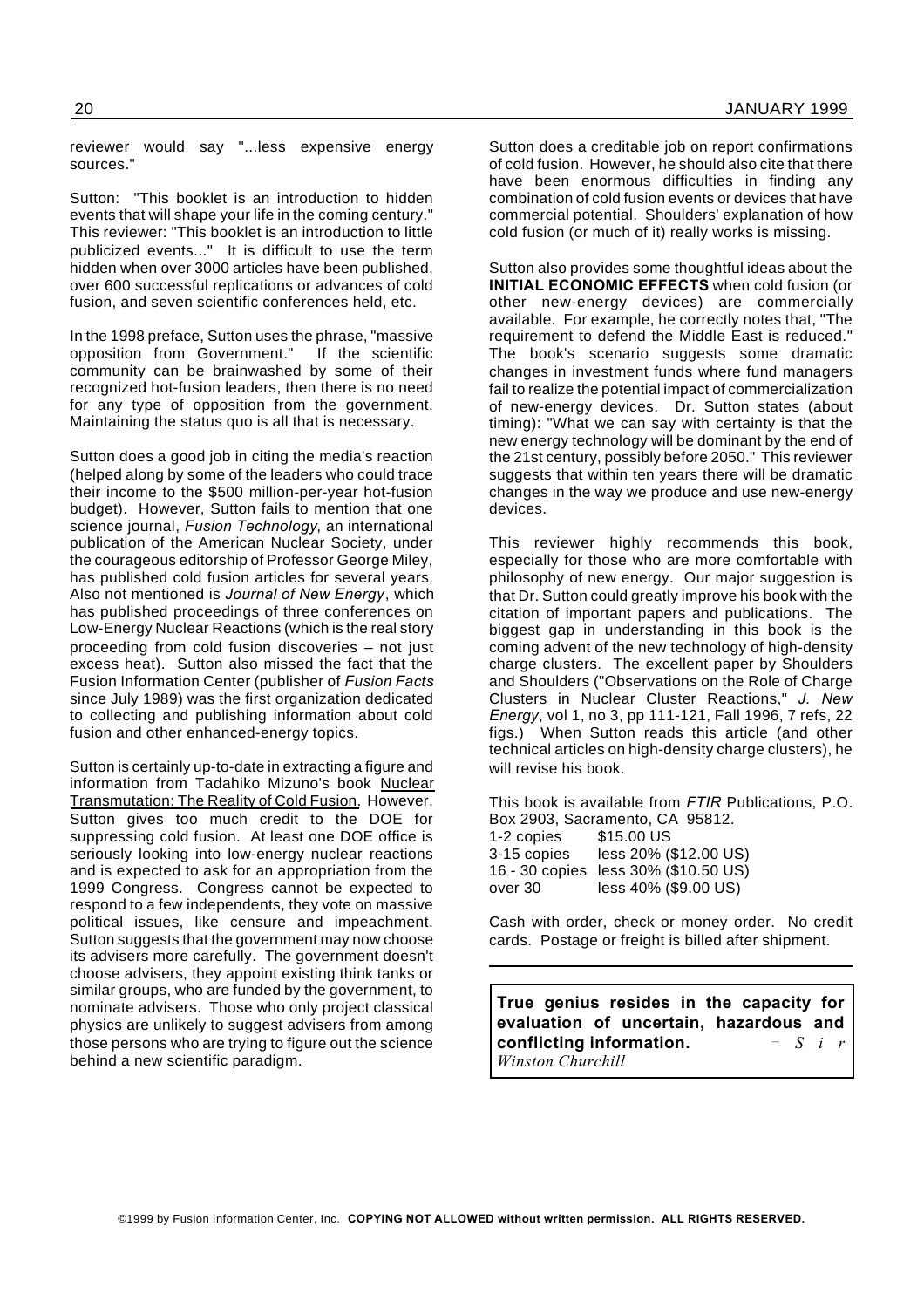# **LETTERS**

#### **LETTER FROM VERNON ALPER**

Although I'm just a "lay' reader, I had no problem following the general ideas expressed in Brian O'Leary's book 'Miracle in the Void." I'm signing up to be a member of INE. Back in 1986 or '87 I had a chance to meet Adam Trombly at a medicine wheel gathering, where he explained in person his ordeal. I fully support the development of existing free energy devices as one means of dealing with our looming environmental problems. Hondorus, Mitch, the future. We clearly need **to prepare a way for the end of petroleum**. We clearly need to rethink our entire culture towards conservation, pollution free living and a forward vision in the face of mounting problems.

So here's my US\$35.00. We might as well die trying as the saying goes since part of me wonders about the future of humanity in the not too distant future. Thank you for all the good work.

Vernon Alper

#### **LETTER FROM PAT BAILEY** President, INE

Strange & Unusual File Archive Index

After lurking on these news groups for a little while, I have concluded that many here might be interested in my file archive. Half the archive is from the old days of BBS'ing and the other half was gathered over the last few years on the internet. Some of the internet sites where files were gathered from no longer exist, while others still do exist.

The site can be accessed at the following URL:

http://www.beyond-the-illusion.com/files

#### **LETTER FROM WILLIAM T. BRADLEY**

This message is to inform you of a new scam that uses unsuspecting people's e-mail address for its return address in mass mailings. A company calling itself " Innovative Information Systems, Home Mailing Division", (of 311 N. Robertson Blvd., Suite #610, Beverly Hills, CA 90211) uses other peoples e-mail address (without permission) as a return address in mass mailings.

This company used my business, W. T Bradley & Sons Enterprises, Inc. & "The Inventor's Mill-Shop" e-mail address to send out thousands of e-mail letters. If you received a message with: " Subject: \$200 For EVERY envelope you mail@home!", report it to the FBI, or delete it. Don't send them any money! Part of their letter and get rich scam has people join their " Home Mailing Team." They request that you fill out an application form and send it , along with a one time \$35.00 membership fee. This is to be sent. via regular US Post to their Home Mailing Division.

I called Information and found out that "Innovative Information Systems" has no phone listing. I contacted the Beverly Hills Police, who informed me that this is just a postal drop. I contacted the Fraud Division of the US Post Office, and was told that because this had to do with the Internet and e-mail, I should contact the Federal Bureau of Investigation. The FBI is now investigating this. If you have any information about "Innovative Information Systems

(tm) Home Mailing Division" or other frauds of this type, please send it to the FBI.

It a Federal crime for anyone to use your e-mail address without permission to solicit and promote an Internet fraud. Please help spread this message, and forward this message to your friends and associates.

Sincerely,

William T Bradley, President W.T. Bradley & Sons Enterprises, Inc., Inventor / Author & Creator of "The Inventor's Mill-Shop" e-mail: bradley@wtbradley.com URL: http://www.wtbradley.com

#### **LETTER FROM MARTIN OLIVER**

I read about your work in issue 15 of *Positive News*. Would it be possible to send some information about the method of transmuting nuclear waste into non-nuclear material, and the level of interest? Would it be possible to send some information to: Richard Mills, c/o Greenpeace, GPO Box 3307, Sydney 2000, Australia? /s/ Martin Oliver.

*Dear Martin Oliver and Richard Mills:*

*Here is the capsule information on PIT (plasma-injected transmutation): The PIT process produces miniature charge clusters of electrons which consist of about 100 billion electrons in a micron-sized doughnut-shaped cluster (a micron is one-millionth of a meter or about 25 microns for one-thousandth of an inch). These intensely dynamic charge clusters ionize many fluids and have the capability to carry or transport positive ions (about 1 ion for every 100,000 electrons). The combined charge*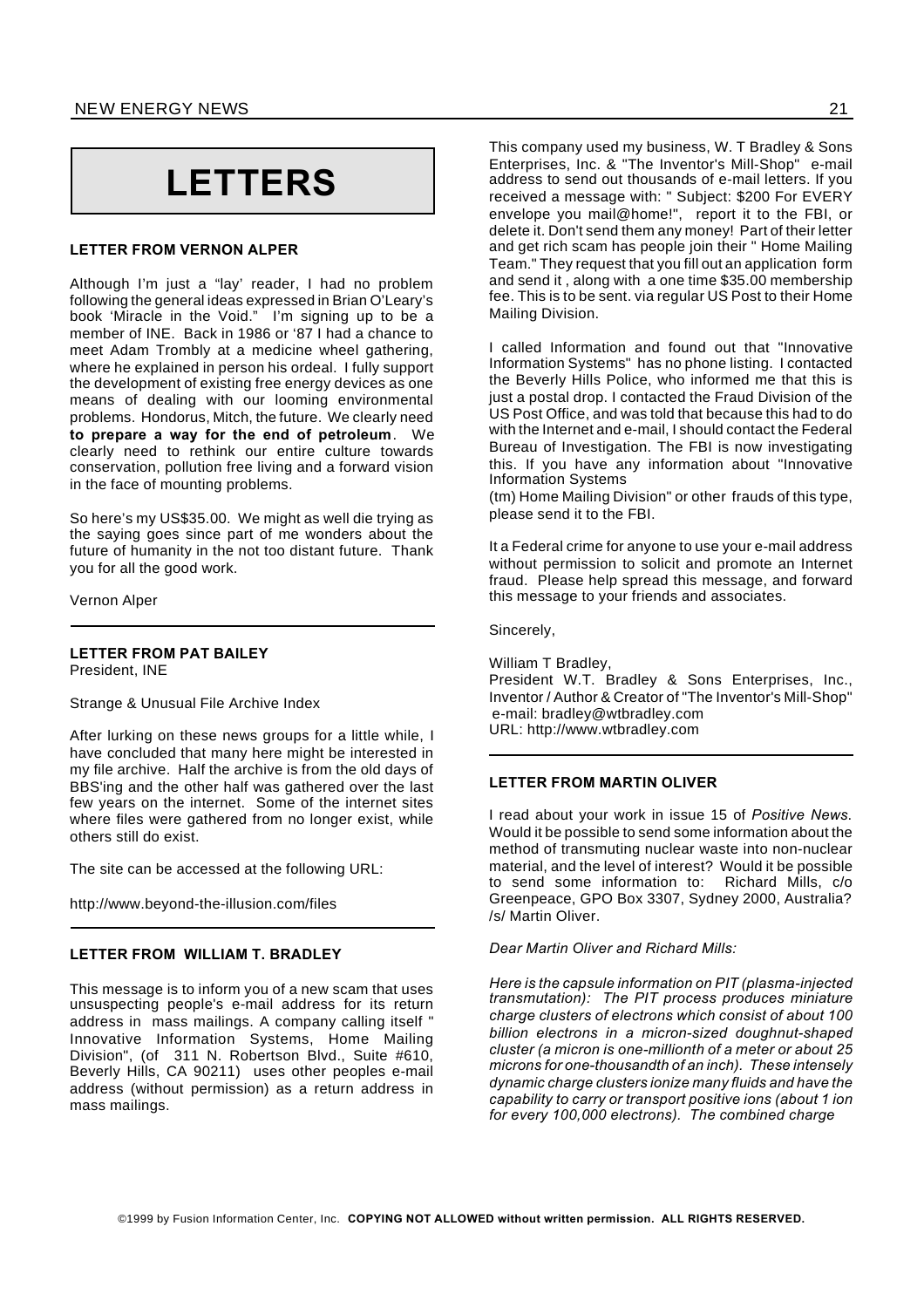*cluster, of billions of electrons and thousands of positive ions, can be accelerated in an electric field (just as electrons are accelerated in a TV tube) to about the same velocity as though the cluster were only electrons. A 5,000 volt potential will provide a cluster velocity of about one-tenth the speed of light. The rest is classical physics! By impacting the combined charge cluster onto selected target elements, nuclear reactions occur. It is well understood that protons (ionized hydrogen atoms) moving at one-tenth the speed of light can produce nuclear reactions on a target. The process can be accomplished in low-pressure gases, at atmospheric pressures, and in certain liquids using special electrodes. The results are controlled nuclear reactions without the production of neutrons.*

*Classical physics, using the current models of electrons, ions, and atomic nuclei, understands the nature of nuclear reactions caused by high-velocity particle beams. The part of this discovery that is new, exciting, and enormously important, is that combined charge clusters of many electrons with the attached positive ions can be produced at low energies. We have shown several open-minded and properly-skeptical scientists a demonstration that charge clusters can be produced and that such combined charge clusters can create nuclear reactions.*

*The good news is that a government agency is preparing an appropriation request to study this new method of producing nuclear reactions and how the process can be adapted to the treatment of radioactive wastes.*

*Hal Fox, Ed.*

#### **LETTER FROM DONALD DYALL**

#### Fighting For Oil

Admiral John Shanahan of the Center for Defense Information says, "Conservation and the development of alternative energy sources in the United States will be a far greater blow to Saddam than the tomahawk missile." He is so right.

United States oil supplies will be virtually exhausted by the year 2020. At that time the United States will be almost 100% dependent on foreign imported oil and most of that oil will come from the Middle East

Anybody with common sense can see it will never happen. Somewhere along the way the price of petroleum will skyrocket and the results will be a worldwide economic and industrial collapse. We could see high unemployment here in America with long lines for the basic necessities of life, bank failures and political instability. We could loose much of the freedoms we enjoy today.

To keep the peace we need clean renewable fuel energy that's available forever. We need a Declaration of Energy Independence from foreign imported oil. Let's work to protect our economic security. Let's give ourselves and our children a future beyond oil.

Donald Dyall Mt. Pleasant, Iowa

#### **LETTER FROM BRUCE MELAND**

You guys are doing a good job of exposing new energy technologies to clean up the environment, but it appears it will be at least 10 years before a revolutionary marketable product will the introduced to the masses .

In the meantime most major auto companies worldwide are about to produce zero emission or much cleaner vehicles by the year 2000. Electrifying Time has decided it was time to produce a magazine that featured these Electric, Hybrid Electric, and Fuel Cell Vehicles. The special edition featuring these vehicles has just been published by Electrifying Times, and is called Preview 2000. We would appreciate your organization featuring our Preview 2000 in your Web Sites and Publications as you already note us as an information source and we certainly appreciate this. We will do the same for your associated publications. Maybe something like this ad could appear:

"**PREVIEW 2000**" Over 40 vehicles, all of them electric, hybrid electric, or fuel cell powered ready for the new millennium in an all color special edition of Electrifying Times. send \$7.50, (includes Postage & Handling) to *Electrifying Times*, 63600 Deschutes Rd, Bend, OR 97701 Phone 541-388-1908, Fax 541-388-2750 <etimes@teleport.com>

www.teleport.com/~etimes

#### **LETTER FROM EUGENE MALLOVE**

Subject: Park's "review" of Mizuno's Book

Park even got the year wrong! Happy New Year! ..... Gene Mallove

#### \*\*\*\*\*\*\*\*\*\*\*\*\*\*\*\*\*\*\*\*\*\*\*\*\*\*\*\*\*\*

Quote:

WHAT'S NEW Robert L. Park Friday, 1 Jan 98 Washington, DC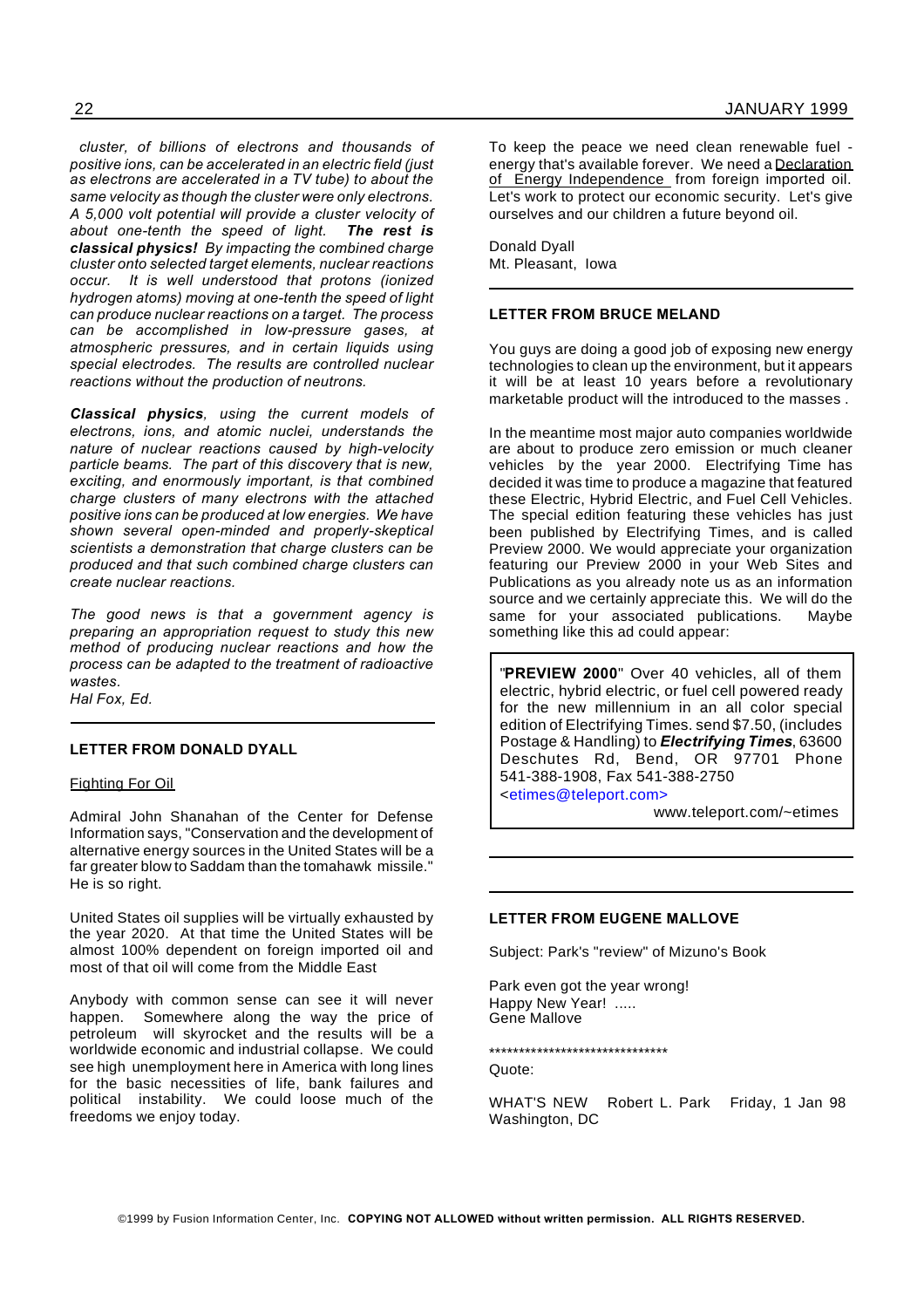1. THE UNDEAD: A REVIEW OF "NUCLEAR TRANSMUTATION." The subtitle of this thin volume by Tadahiko Mizuno is "The Reality of Cold Fusion." The publisher is Infinite Energy Press, which probably tells you everything you need to know. This year marks the tenth anniversary of the announcement by the University of Utah that Stanley Pons and Martin Fleischmann had achieved deuterium fusion in a simple electrolytic cell (WN 24 Mar 89). Within a matter of weeks, a DOE panel officially pronounced cold fusion dead, amidst revelations of altered data and suppression of evidence. But the corpse does not rest peacefully. This personal account by one of a small corps who have not given up on cold fusion is wonderfully revealing -- but not for what it tells us about science. "If you limit your goal to finding fusion products," Mizuno snorts, "anyone can see you will not learn much. This is why the focus is now on transmutation." He says of his fellow believers, "They have been treated like heretics by the rest of the scientific community. This has formed a bond of solidarity between them. Working with practically no funding against a tide of opposition ...they have slowly but surely brought about a new discovery." It is an eloquent statement of how pathological science survives. In the final chapter Mizuno asks rhetorically, "What sort of reaction is cold fusion? As you have seen in this account we still have no clear idea." After ten years, nothing has changed.

#### 2. PREDICTIONS: WN PUTS ITS REPUTATION ON THE LINE FOR '99.

Emboldened by last year's success, we're pulling out the stops. In '98, as in '97, WN was six out of six (WN 2 Jan 98). This year, WN goes mano-a-mano with the "Sun" tabloid, even though the Sun turned to scientists for help: "Scientists have established a stunning link between the dreadful Third Prophecy of Fatima and the terrifying Millennium Predictions of Nostradamus." A computer expert at the Millennium Research Society says it means nuclear war. Nonsense. This is what will happen:

\* A science cult will claim to have found a source of infinite energy, and Elvis Presley will be sighted in Indianapolis.

\* There will be unusual weather patterns. Scientists will explain that it's either the result of global warming or it's not.

\* If the Dow Jones doubles in 1999, so will the science budget.

\* NASA will be criticized for delays and cost overruns on the ISS. John Glenn will not be available for a third flight.

\* WHAT'S NEW will be free of controversy again this year.

\* Larry Flynt will find no evidence of sexual indiscretion among scientists. Scientists will call for more research.

THE AMERICAN PHYSICAL SOCIETY (Note: Opinions are the author's and are not necessarily shared by the APS, but they should be.)

End Quote.

#### **LETTER FROM BERND NURNBERGER**

Dear *NEN* & Rick Harrison,

Your article "A Novel Way to Get Donations" gave me a very important message. In over ten years, *NEN* has not encountered suppression on your R&R and publication efforts. Intuitively, I agree. The road is wide open for new technology.

The suppression is not over, but it may have shifted to a more subtle level, our education (read about Goals 2000) and psychiatric mind control.

Anyway, your article was a holiday season's gift for me. May Peace and New Energy prevail on Earth.

Bernd Nurnberger Yokohama, Japan, small Planet Earth

### **LETTER FROM BERT SCHREIBER**

If persons are going to quote Max Planck's famous quotation, the least they can do is to insert "sic" when it is misquoted, which is about 99.9999% of the time. OR, they can get it right, which follows. (Ben Iverson was the one who pointed this out to me, bless his departed heart.)

"An important scientific innovation rarely makes its way by gradually winning over and converting its opponents. It rarely happens that Saul becomes Paul. What does happen is that its opponents gradually die out and that the growing generation is familiarized with the idea from the beginning."

# **LETTER FROM GARY VESPERMAN**

Hello all!

I just found a really comprehensive Y2K report on the power companies at http://www.cbn.org/y2k/cowles.htm

As the report points out, it does not really matter if your system or device is Y2K compliant if there is no electric power!!!!!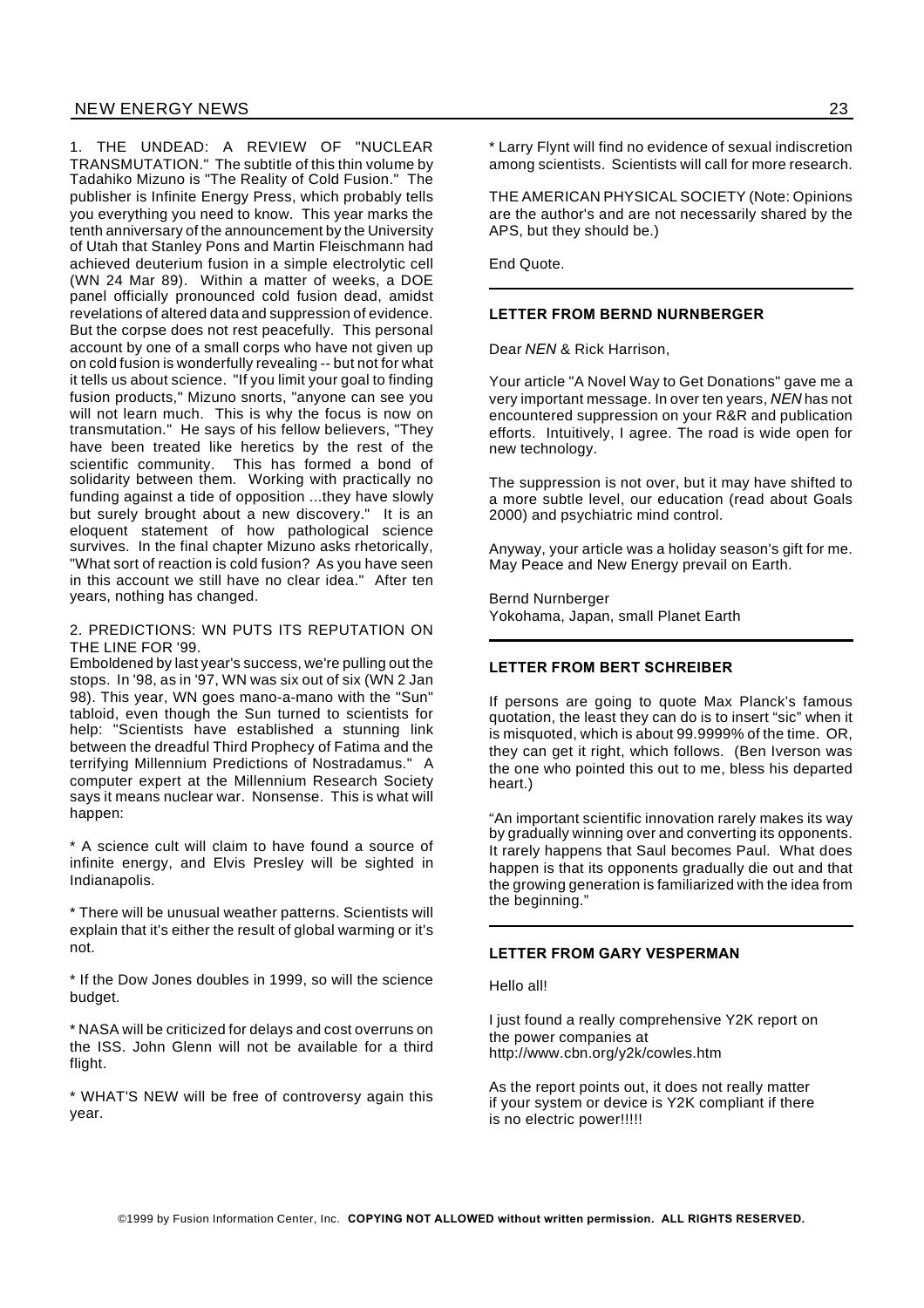# *Meetings*

### **STAIF BREAKTHROUGH PROPULSION PHYSICS SESSIONS**

The Breakthrough Propulsion Physics sessions in the **Conference on Applications of Thermophysics in Microgravity and Breakthrough Propulsion Physics**, will be held as part of the Space Technology & Applications International Forum (STAIF-99), January 31 - February 4, 1999, in Albuquerque, NM. The website for more information is http://www-chne.unm. edu/isnps/isnps.htm.

[From: http://www.sae.org/CALENDAR/iec99cfp.htm]

# **34th IECEC Intersociety Energy Conversion Engineering Conference**

August 1-5, 1999

Hotel Vancouver Vancouver, British Columbia, Canada

### **"Engineering an International Energy Strategy"**

This conference provides a forum to present and discuss engineering aspects of energy conversion, advanced energy conversion systems and devices, energy utilization and efficiency, environmental issues, and policy impacts on the research, development and implementation of energy systems. Papers dealing with all engineering aspects of the general topical areas below are welcome.

General Chair: Dr. Jerry Beam Air Force Research Laboratory Ph: 937/255-6226 Fax: 937/476-4781 Email: beamje@wl.wpafb.af.mil

Program Chair: Michael G. Schneider Sundstrand Corporation Ph: 815/394-4952 Fax: 815/394-3897 Email: mgschneider@snds.com

Sponsors: Society of Automotive Engineers (SAE) - 1999 Conference Administrator

American Institute of Aeronautics and Astronautics (AIAA)

American Society of Mechanical Engineers (ASME) American Nuclear Society (ANS) American Institute of Chemical Engineers (AIChE)

Institute of Electrical and Electronics Engineers (IEEE)

# **CALL FOR PAPERS**

**Institute of Nuclear Materials Management** 40th Annual Meeting, July 25-29, 1999 The Pointe Hilton at Squaw Peak, Phoenix, Arizona

The 40th Annual Meeting will provide attendees with professional forum for the exchange of the latest technical information in nuclear materials management. The meeting will address all aspects of nuclear materials management.

How to Present a Paper at the 1999 Annual Meeting

1. Submit a 200-word **abstract** and a short **biographical sketch** by **February 1, 1999**.

2. Submit a **full paper** to be published in the Proceedings of the 1999 INMM Annual Meeting no later than July 15, 1999.

3. The Call for Papers and additional INMM and 1999 Annual Meeting information may be found on the INMM Web site at **http://www.inmm.org**

**Abstracts of papers to be presented at the 1999 Annual Meeting, along with speaker biographies, must be submitted via the INMM Web site listed above for review by INMM's Technical Committee.**

Questions regarding preparation of abstracts, papers. posters, and oral presentations may be directed to: Charles Pietri, Chair. Technical Program Committee (708) 246-8489; Fax (708) 246-8489 email: cpietri@aol.com

Both can be reached at INMM Headquarters at (847) 480-9573; Fax; (847) 480-9282

While most take the linear textbook road of why it cannot be, it is the brave few that go the uncharted path of why it just might be.

*Unknown*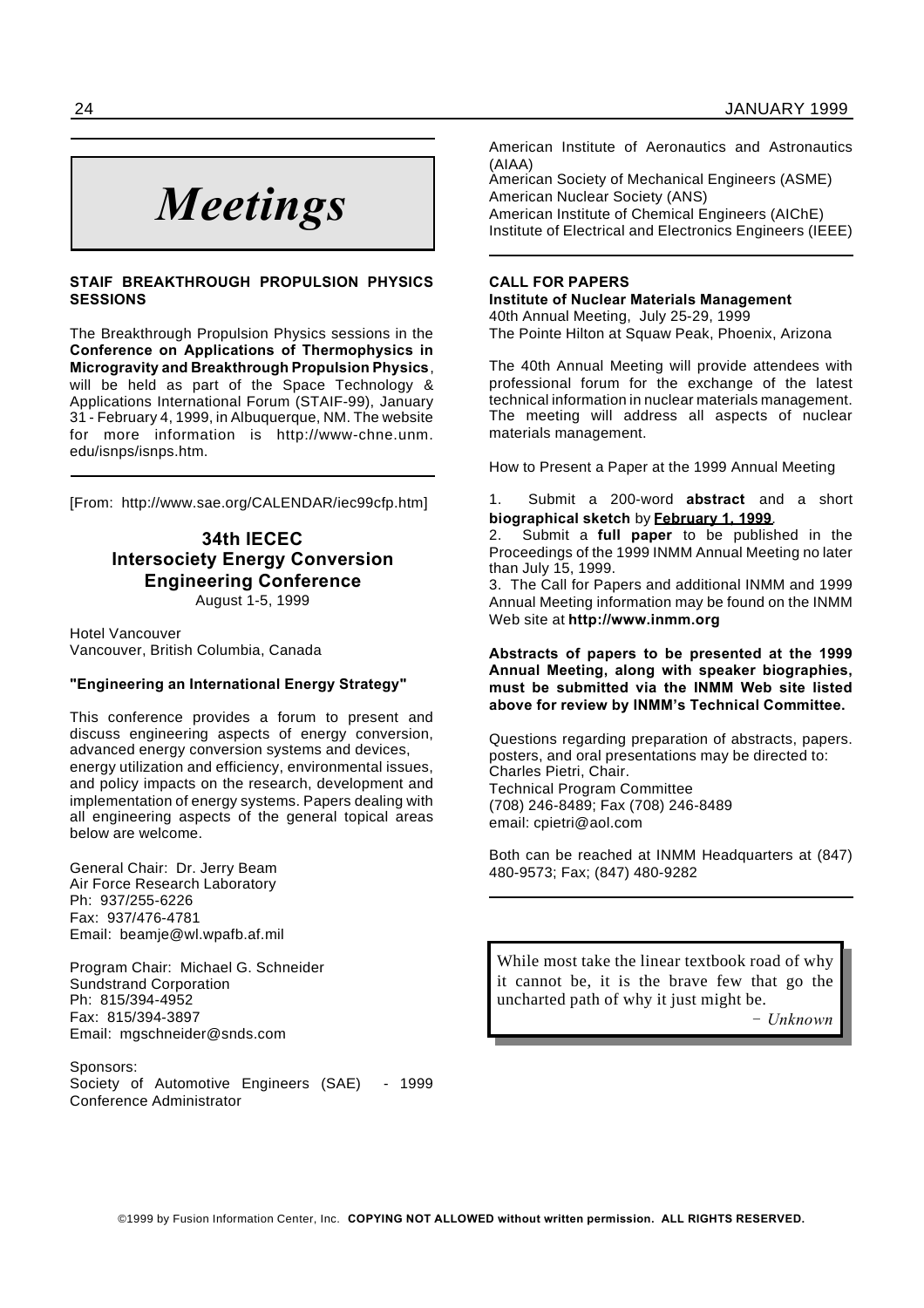# Commercial Column

The following companies (listed alphabetically) are commercializing cold fusion or other enhanced energy devices: [Listings with your additional copy, or boxed, for small annual service fee.]

#### **COMPANY**: PRODUCT

**American Pure Fusion Engineering and Supply**: Warren Cooley, 1-800-789-7109 or 503-585-6746. Email to: Coolwar@aol.com

**Clustron Sciences Corp.**: Contact: Ron Brightsen, 703-845-8531.

**ENECO**: is in the business of commercializing the exciting new field of low energy induced nuclear reactions in solids via patent licensing, jointventures, and co-operative research. ENECO, University of Utah Research Park, 391-B Chipeta Way, Salt Lake City, Utah 84108 USA. Contact Fred Jaeger, Voice 801-583-2000, Fax 801-583- 6245. Email: jaeger@ENECO-USA.com

**E-Quest Sciences**: Contact Russ George, FAX 415-851-8489.

**Fusion Information Center (FIC)**: Research and development of new energy systems. The world's most complete resource depository for cold fusion research information, as well as other new energy research including zero-point energy; space energy research; electronic, electromagnetic, and mechanical over unity devices and transmutation. We are the publishers for *New Energy News*, and *the Journal of New Energy.* Voice 801-466-8680, Fax 801-466-8668. Contact Hal Fox.

**German Association for Vacuum Field Energy**: DVS-Secretariat, Feyermuehler Str. 12, D-53894 Merchernich, Germany. Tel: 011-49/(0)2443-8246 Fax: 011-49/(0) 2443-901880 Internet: www.gptec.com/dvs.

**Holotec AG**: Clean Energy Technology, contact André Waser, Gen. Mgr., Bireggstrasse 14, CH-6003, Luzern, Switzerland. Phone 011 41-41 360 4485, or Fax 011 41- 41 360 4486.

**Hydro Dynamics, Inc**.: Rome, Georgia. Contact James Griggs, Voice 706-234-4111 Fax 706-234-0702.

**JET Energy Technology, Inc.**: Energy Production and Utilization and Control. Weston, MA. Contact Dr. Mitchell Swartz, Voice 617-237-3625. Fax 617-237- 3625.

http://world.std.com/~mica/jet.html

**Labofex, Experimental and Applied Plasma Physics**: Ontario, Canada. Contact Dr. Paulo N. Correa. Tel 905-660-1040 Fax 905-738-8427

**Magnetic Power Inc.**: Sebastopol, CA. Contact Mark Goldes, voice 707-829-9391, Fax 707-829-1002.

**Nova Resources Group, Inc**.: Denver, CO. Call Chip Ransford, Phone 303-433-5582.

**Trenergy, Inc.,** has acquired rights to develop and produce a new-type of thermal power based on the controlled production of clean nuclear reactions from plasma injected transmutation. Contact at 3084 East 3300 South, Salt Lake City, UT 84109, Voice 801-466-8680, Fax 801-466-8668.

**UV Enhanced Ultrasound**: Hong Kong. FAX 852-2338-3057.

**"YUSMAR"- Scientific-Commercial Company:** President: Dr. Yuri S. Potapov, 277012 Kishinev, Moldova. Phone and Fax 011-3732-233318.

**Zenergy Corp.**: Founded in 1996 to facilitate the introduction of commercially viable energy alternatives. 390 South Robins Way, Chandler, AZ 85225. Contact Reed Huish, 602-814-7865, Fax 602-821-0967, e-mail: info@zenergy.com

Note: The Fusion Information Center has been acting as an information source to many of these companies. We expect to augment our international service to provide contacts, information, and business opportunities to companies considering an entry into the enhanced energy market.

#### **INFORMATION SOURCES**

Academy for New Energy (ANE) 216 Commerce Drive, Ste. 4, Fort Collins, CO 80524. Tel. 970-482-3731 *ANE Newsletter*, quarterly publication of ANE, edited by Robert Emmerich.

*Advanced Energy Network Newsletter*, quarterly. Advanced Energy Network, P.O. Box 691, Rondebosch 7700 Capetown, Rep. South Africa.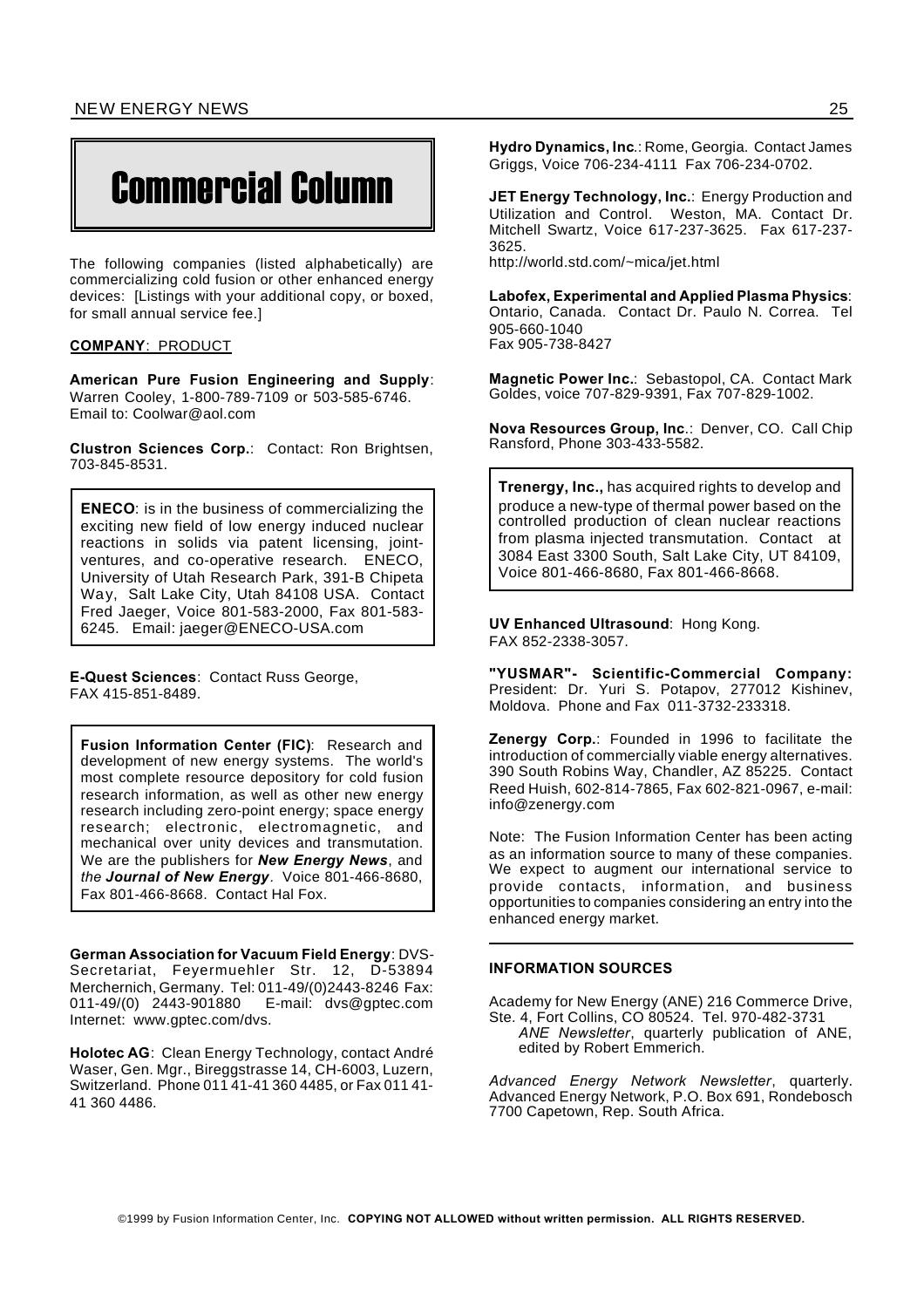*Antigravity News and Space Drive Technology*, bimonthly newsletter, pub. J.E.Cox Enterprise, P.O. Box 655, Marietta, GA 30061-655 (Phone 770-218-9693). Per year \$36. U.S., \$48 foreign.

*Cold Fusion Times,* quarterly newsletter published by Dr. Mitchell Swartz, P.O. Box 81135, Wellesley Hills MA 02181.

Home Page: http://world.std.com/~mica/cft.html

*Cycles*, a R&D newsletter, published by Dieter Soegemeier, Editor, GPO Box 269, Brisbane, QLD.4001, Australia. Phone/Fax: +61 (0)7 3809 3257.

*Electric Spacecraft Journal*, quarterly, edited by Charles A. Yost, 73 Sunlight Drive, Leicester, NC 28748.

*Electrifying Times*, 3/year magazine. 63600 Deschutes Market Rd, Bend, OR 97701 541-388-1908, Fax 541-388-2750, E-mail <etimes@teleport.com> www.teleport.com/~etimes/

*Elemental Energy*, monthly newsletter, edited by Wayne Green, 70 Route 202N, Petersborough, NH 03458. Email: <design37@aol.com>

*Fusion Facts* has become a section in the *Journal of New Energy*.

*Fusion Technology,* Journal of the American Nuclear Society, edited by Dr. George Miley, 555 N. Kensington Ave., La Grange Park, IL 60525.

*Future Technology Intelligence Report* (FTIR), monthly newsletter, making available technological information now omitted from establishment media. Back issues available at substantially lower cost on the InterNet at <www.tarapublishing.com> FTIR, P.O. Box 2903, Sacramento, CA 95812. <ASu2431426@aol.com>

*Infinite Energy,* bi-monthly magazine. P.O. Box 2816, Concord, NH 03302-2816. Voice: 603-228-4516. Fax: 603-224-5975 E-mail 76570.2270@compuserve.com

**Institute for New Energy (INE),** organization to promote and help find funding for new energy research. Visit our **Home Page**: www.padrak.com/ine/ which contains many important scientific papers and current reports on all areas of research.<br> $F$ -mail: halfox@slkc uswest net halfox@slkc.uswest.net or ine@padrak.com Salt Lake City, Utah. Voice 801-466-8680, Fax 801-466-8668.

*New Energy News* monthly newsletter for INE, highlighting the research and development in the worldwide new energy arena. Edited by Hal Fox.

*A.Keith Brewer International Science Library*, a nonprofit organization having a Tesla collection; new energy books, publications and videos; one of the German Association of Vacuum Field Energy archives. 325 N. Central Ave., Richland Center, WI 53581; Phone: 608-647-6513; FAX: 608-647-6797; e-mail: drbrewer@mwt/net;web site: www.mwt.net/~drbrewer.

*Journal of New Energy***,** quarterly, presenting papers representing the new areas of energy research, leading-edge ideas in the development of new energy technology, and the theories behind them. Published by the Fusion Information Center, Inc. Editor: Hal Fox. Address & phone above.

KeelyNet BBS - Jerry Decker, 214-324-3501 Internet: www.keelynet.com E-mail: jdecker@keelynet.com

*Planetary Association for Clean Energy Newsletter*, quarterly, edited by Dr. Andrew Michrowski. 100 Bronson Ave, # 1001, Ottawa, Ontario K1R 6G8, Canada. Web page: http://energie.keng.de/~pace

*Positive News* and *Living Lightly*, quarterly, edited by S. The Six Bells, Bishops Castle, Shropshire SY9 5AA UK. Tel: (01588) 630-121 / 122

*Space Energy Journal*, quarterly, edited by Jim Kettner & Don Kelly, P.O. Box 1136, Clearwater, FL 34617- 1136.

The above list of commercial and information sources will be growing. New listings will be added as information is received. Send information to *NEN*, P.O. Box 58639, Salt Lake City, UT, 84158.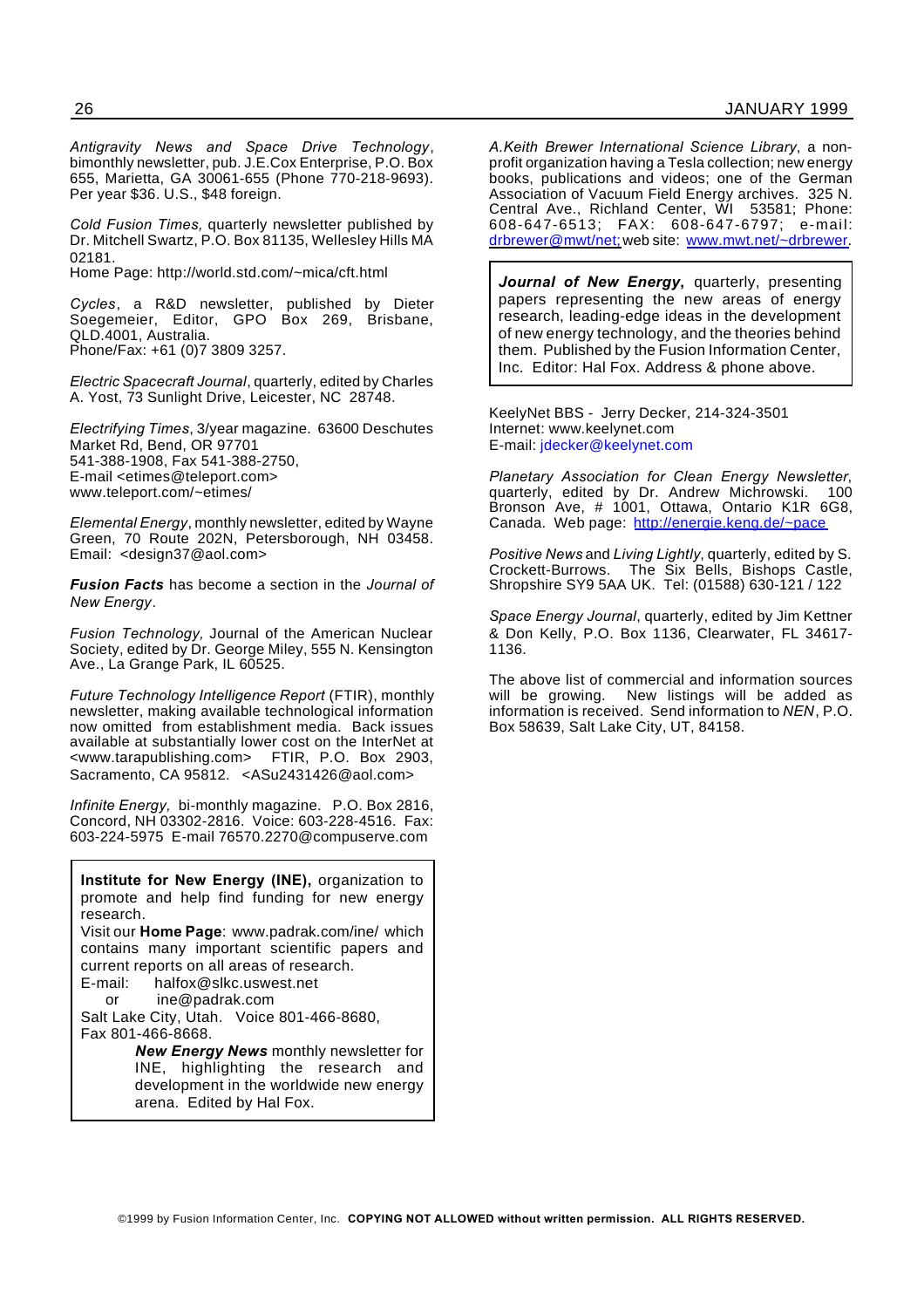# **ADVERTISEMENT**

In the February, March, and April, 1998 issues of *NEN* on the inside back cover was an advertisement entitled "EASY MONEY'. To date there has not been one single response, nor will there probably ever be. Hence, no ZPE, no Push Gravity, no real relitivistic mass increase with velocity/speed, etc., apparently all verbiage.

For the readers of *NEN* who wish to know why and those who had hoped someone else did, but didn't, this is all set forth in my book. What is in this book**has never been reputed or even questioned** by those who have read same or papers written and published in science journals based upon its contents.

This book is written in simple English and contains no calculus nor extended equations. It uses many of the simple physical equations found in most first year physics textbooks. It can be read and understood by those who have never even taken a course in physics, but do have some general knowledge of same. It contains very little unnecessary verbiage.

It consists of some 530 pages of text and documents, 142 pages of index which includes multiple cross-indexing, and is profusely illustrated, in two volumes.

It contains some 500 new discoveries which completely upsets all modern theory including relegating the Theory of Relativity to just another theory which gave some right and some wrong results, and destroys hundreds of current "beliefs". It is the very first book (equations and back up mathematical solutions) which can answer some WHY(s). It gives two causes why the electron(s) does not spiral into the nucleus as they do not radiate in the first place, and why mud flies off on a tangent from a spinning wheel, the correct Heisenberg Uncertainty Principle which has no direct relation to Planck's Constant, as examples.

In same will be the quantization of the physical constants, how, where, and when time was possibly created and what it might be (there are two kinds of time), solution to gravitational attraction, solution to the scalar equation for G, what G is, how any constant of proportionality can be eliminated in any physical equation (hence, no permittivity and permeability of vacuum; no aether, no G {still useable as a **practical** application}), exactly what energy is, what is Planck's Constant, no Push Gravity possible, no ZPE possible, no violation of the conservation of mass energy, no Grand Unified Theory, what is inertia, mass of the neutrino, universe's parameters, and much, much more.

# The title is: **QUANTUM-QUANTA THEORY \* \* \* THE THEORY OF THE UNIVERSE**

Both volumes (in USA \$) by priority mail is \$48.00. In Canada \$50.00, air marl. You can keep and read same for 90 days after receipt. If not satisfied, return it prepaid and if received in salable condition, \$40.00 will be refunded. This book is published to order, but should be shipped within 10-12 days after order received.

BERT SCHREIBER 4519 Holly St. Bellaire, TX 77401-5802 (713 )661-4608